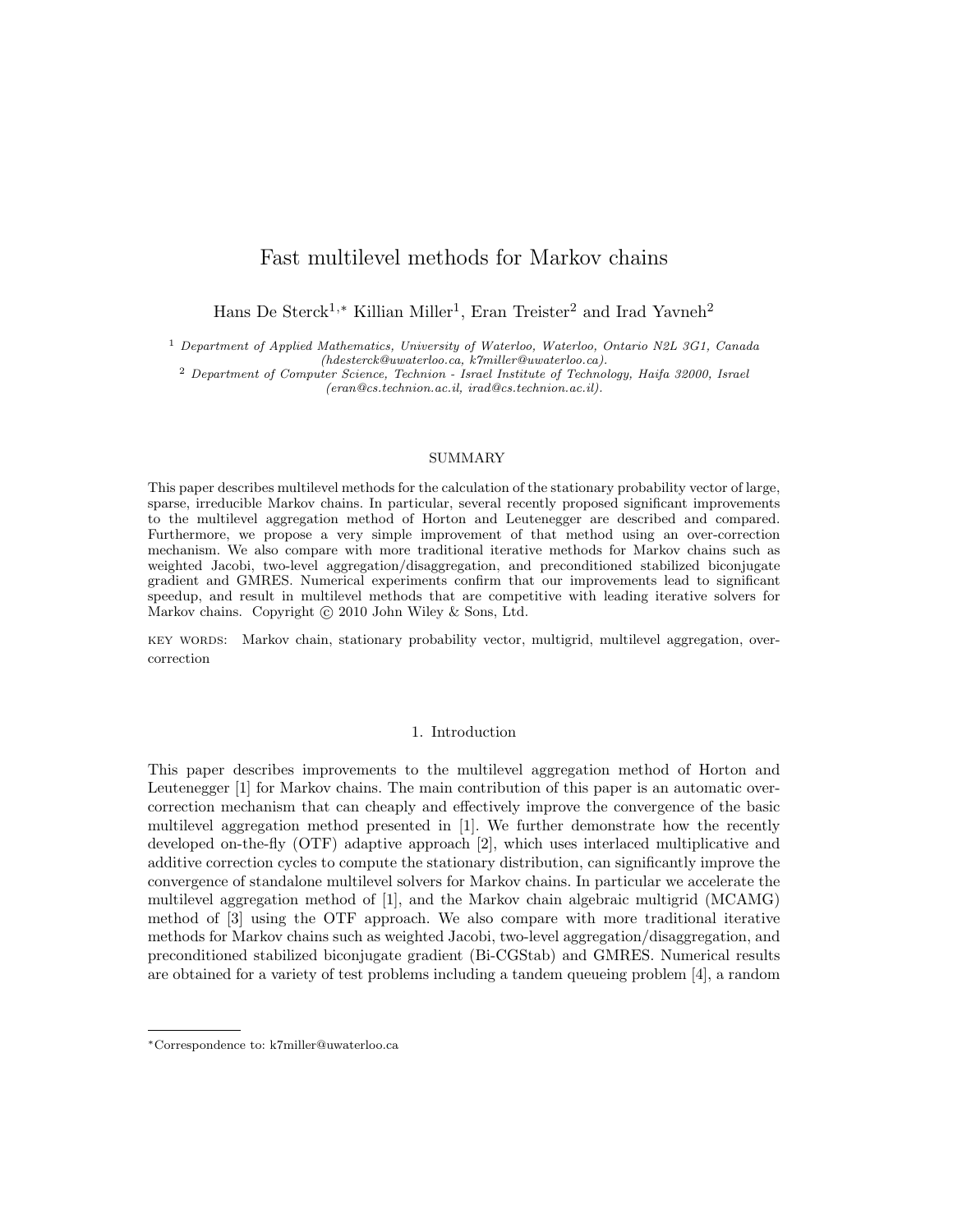walk on an unstructured directed planar graph [5], and a multi-class, finite buffer priority system [6, 7]. The parameters in the multi-class, finite buffer priority system are chosen in such a way that we obtain a nearly completely decomposable (NCD) Markov chain.

Horton and Leutenegger were among the first to consider numerical methods for Markov chains with more than two levels [1, 8], see also [9]. Their method is a direct extension of the two-level iterative aggregation/disaggregation method for Markov chains due to Takahashi [10], which makes use of the aggregated equations proposed by Simon and Ando [11]. Since the pioneering work of Takahashi, two-level methods for Markov chains have been considered widely in the Markov chain literature [12, 13, 14, 15, 16, 17, 18, 19]. These methods have been shown to be particularly effective for NCD Markov chains, where the known structure of the problem can be exploited by the aggregation process, which typically results in fast convergence. Domain decomposition methods [20, 21], and projection methods such as Arnoldi, GMRES, Lanczos, conjugate gradient and biconjugate gradient [6, 22, 4], have also been shown to be effective at solving for the stationary distribution of Markov chains. These methods constitute some of today's leading solvers for Markov chains. Historically, multilevel methods have been largely disregarded for Markov chain problems, however, recent work has shown promise for such methods. While theoretical convergence results are very difficult to obtain, especially for general problems with nonsymmetric sparsity structure, in many cases empirical evidence has demonstrated good convergence properties and robustness of multilevel methods for Markov chains [23, 24, 25, 3, 5, 26, 27, 2]. We note that while theoretical convergence results do exist for certain classes of two-level methods [15, 13, 17, 18, 19], these results typically deal with only local convergence and do not extend easily (if at all) to multilevel methods. In fact, theoretical results for AMG solvers applied to nonsymmetric problems are quite rare, with advances having only recently been made (see [28] and the references therein). Moreover, as far as we know, there is no convergence theory for any type of multilevel adaptive method related to what we present in this paper.

In this paper we consider irreducible homogeneous Markov chains with a finite state space. For a discrete time Markov chain (DTMC) with transition probability matrix given by an  $n \times n$ column-stochastic matrix  $B$ , the problem of finding the stationary probability vector  $\bf{x}$  may be stated as follows. We seek the unique vector x such that

$$
\mathbf{x} = B \mathbf{x}, \qquad x_i \ge 0 \ \forall i, \qquad \|\mathbf{x}\|_1 = 1. \tag{1.1}
$$

In this paper we follow the notational convention, customary in the numerical linear algebra literature on eigenvalue problems, that all vectors (including probability vectors) are column vectors and that all transition matrices are column-oriented. We find it beneficial to work with an equivalent formulation of  $(1.1)$  in terms of the singular M-matrix generated by  $B$ . Mathematically, we seek the vector  $\mathbf{x} \in \mathbb{R}^n$  such that

$$
A \mathbf{x} = \mathbf{0}, \qquad x_i \ge 0 \,\forall i, \qquad \|\mathbf{x}\|_1 = 1,\tag{1.2}
$$

where  $A = I - B$  is an irreducible singular M-matrix.

Since B is a stochastic matrix, its spectral radius  $\rho(B) = 1$  and  $\lambda_1 = 1$  is a dominant eigenvalue of B. Given that B is nonnegative and irreducible with  $\rho(B) = 1$ , the Perron-Frobenius theorem [29] guarantees the existence of a unique solution to (1.1). Moreover, the solution has strictly positive components. A *subdominant eigenvalue*  $\lambda_2$  of B satisfies

$$
|\lambda_2| = \max\{|\lambda| : |\lambda| < 1, \lambda \in \Lambda(B)\}
$$

Prepared using nlaauth.cls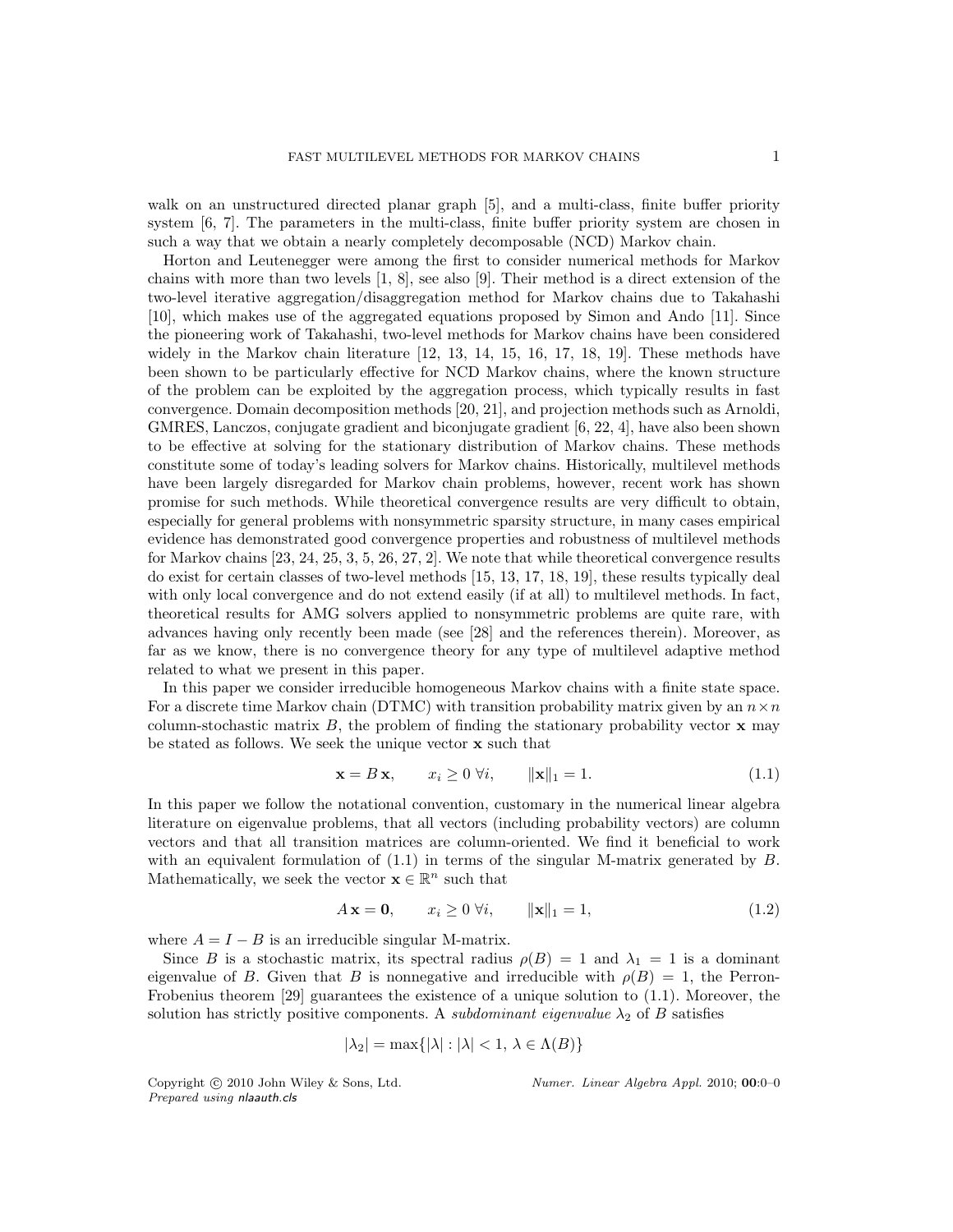where  $\Lambda(B)$  is the spectrum of B. We are interested in Markov chains for which  $|\lambda_2| \to 1$ as the size of the state space increases. Traditional iterative methods for computing the stationary probability vector may be unacceptably slow to converge for such problems due to poor damping of the error component associated with the subdominant eigenvalue [6, 4]. Markov chains with this property are said to be *slowly mixing*. Multilevel iterative methods aim to accelerate convergence for this type of problem by reducing error components with different scales on progressively coarser levels. These methods are attractive because they have the potential to be *asymptotically optimal*, i.e., they achieve approximate solutions up to a given tolerance with a convergence factor per iteration that is bounded above by a constant  $c < 1$ , resulting in a computational effort that grows linearly with the problem size [30].

The rest of this paper is organized as follows. In Section 2 we briefly describe the basic multilevel aggregation framework of Horton and Leutenegger for Markov chains. In Section 3 we describe a number of different ways in which the basic multilevel aggregation framework for Markov chains can be accelerated. These include the recently proposed Markov chain AMG (MCAMG) method and the on-the-fly adaptive framework, and a new automatic overcorrection routine. In Section 4 we present numerical results comparing new and existing multilevel approaches with other existing iterative methods, and in Section 5 we make our closing remarks.

## 2. Multilevel aggregation for Markov chains

In this section we describe the basic two-level aggregation algorithm from which our multilevel methods are derived. For further details we refer the reader to [1, 24, 25]. Notationally, objects that pertain to the current level have no subscript, and those that pertain to the next coarser level have the subscript c. The symbols representing transfer operators have neither subscripts nor superscripts.

We are interested in solving the fine-level problem:

$$
A \mathbf{x} = \mathbf{0} \tag{2.1}
$$

where  $A = I - B$ . We can rewrite the exact solution, **x**, in terms of the current approximation,  $\mathbf{x}_i$ , and its unknown multiplicative error,  $\mathbf{e}_i$ , as  $\mathbf{x} = \text{diag}(\mathbf{x}_i) \mathbf{e}_i$ . Here  $\text{diag}(\mathbf{x}_i)$  is a diagonal matrix with  $x_i$  on the diagonal. Substituting into (2.1) we obtain an equivalent fine-level problem:

$$
A \operatorname{diag}(\mathbf{x}_i) \mathbf{e}_i = \mathbf{0}.\tag{2.2}
$$

Note that we have to assume here that all components of the current approximation,  $\mathbf{x}_i$ , are strictly positive. At convergence, the multiplicative error is known,  $e_i = 1$ , where 1 is the vector of all ones.

Our goal is to obtain a coarse-level representation of (2.2). We proceed by aggregating the *n* fine-level degrees of freedom into  $n_c < n$  groups according to the columns of the aggregation matrix  $Q \in \mathbb{R}^{n \times n_c}$ , where  $q_{ij} = 1$  if fine-level node i belongs to aggregate j and  $q_{ij} = 0$  otherwise. In a multilevel setting, the aggregation matrix Q can be determined at successive coarse levels using topological information when the Markov chain is structured [1]. For example, in a two-level setting, iterative aggregation/disaggregation (IAD) methods applied to nearly completely decomposable (NCD) Markov chains [10, 15, 16, 4] exploit the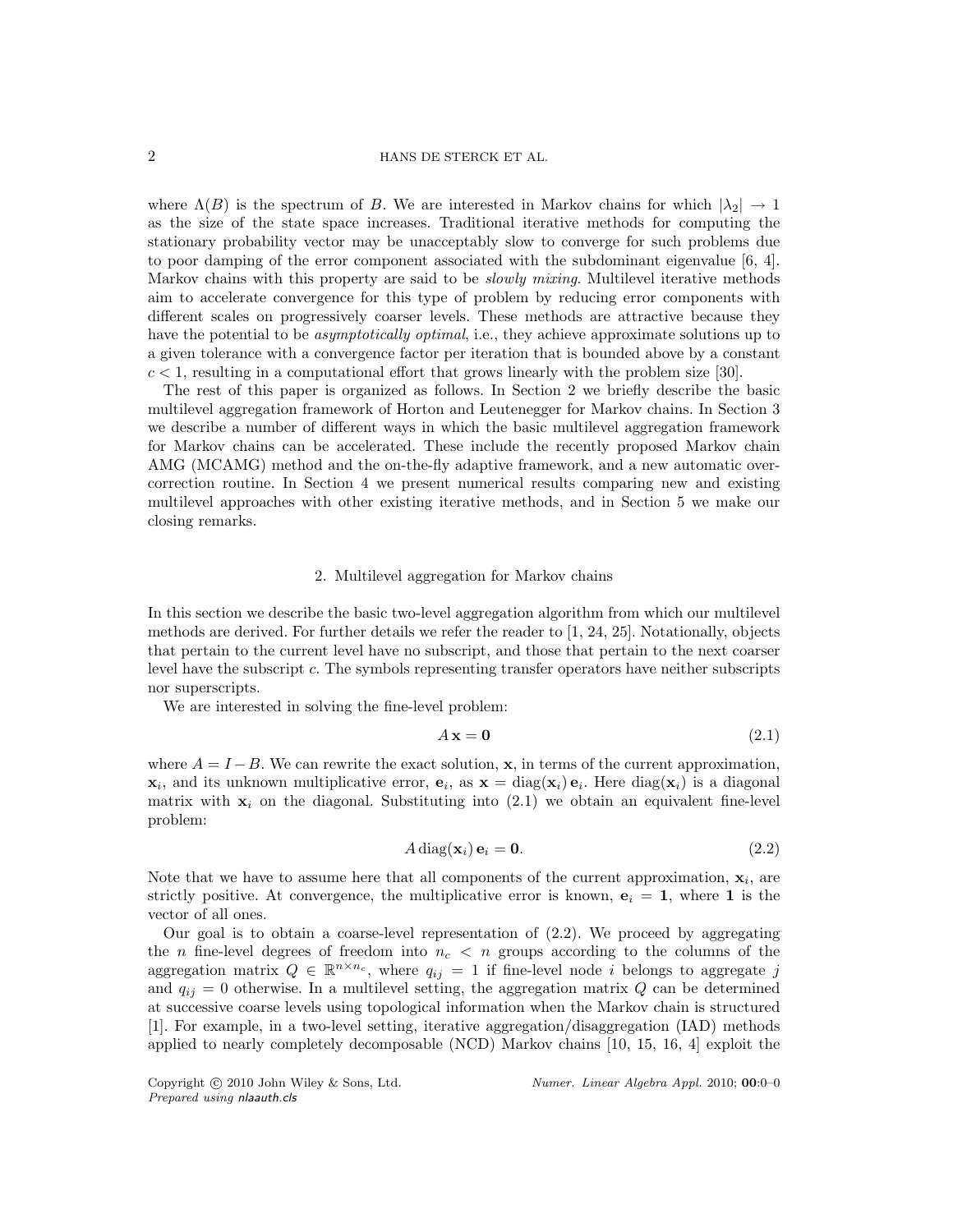known block structure of the transition probability matrix when building the coarse aggregated system. Alternatively, aggregates can be chosen algebraically based on *strength of connection* in the problem matrix [24, 8, 26].

Given the aggregation matrix  $Q$ , the coarse-level operator,  $A_c$ , is defined by the Galerkin operator

$$
A_c := Q^T A \operatorname{diag}(\mathbf{x}_i) Q = R A P \tag{2.3}
$$

where  $R = Q<sup>T</sup>$  is the restriction operator and  $P = diag(\mathbf{x}_i)Q$  is the interpolation operator. An important property of the interpolation operator  $P$ , is that it should have the exact solution  $x$ approximately in its range, i.e.,  $\mathbf{x} \approx P \mathbf{t}_c$  for some coarse vector  $\mathbf{t}_c$ . By noting that  $\mathbf{x}_i = P \mathbf{1}_c$ , we observe that as the fine-level approximation improves, i.e., as  $x_i \rightarrow x$ , so too does the approximation of the exact solution in the range of P. Additionally, as the approximate solution becomes more accurate, the coarse representation of the original problem will also improve. Because A is typically nonsymmetric for Markov chains, following [31], we also require that  $R^T$  should have the *near-nullspace* of  $A^T$  (i.e., vectors **e** such that  $A^T \mathbf{e} \approx \mathbf{0}$ ) in its range. Since the left nullspace is known for Markov chains (it is the vector of all ones), this condition can be satisfied exactly, i.e.,  $R^T \mathbf{1}_c = Q \mathbf{1}_c = \mathbf{1}$ .

Given the definition of the coarse operator in (2.3), the coarse-level problem can be stated as

$$
A_c \mathbf{e}_c = \mathbf{0}.\tag{2.4}
$$

Using  $e_c$  one can define an improved coarse-level approximation,  $x_c := diag(R x_i) e_c$ , and (2.4) can be modified to obtain the alternative coarse-level formulation:

$$
A_c \operatorname{diag}(R \mathbf{x}_i)^{-1} \mathbf{x}_c = \mathbf{0}.\tag{2.5}
$$

In the case of direct, non-overlapping aggregation, (2.5) has a straightforward probabilistic interpretation [10, 1, 4]. Once  $(2.4)$  has been solved for  $e_c$ , we can obtain the next iterate,  $\mathbf{x}_{i+1}$ , via the *coarse-level correction* formula:

$$
\mathbf{x}_{i+1} = P \,\mathbf{e}_c. \tag{2.6}
$$

Note that one may also solve  $(2.5)$  for  $\mathbf{x}_c$ , which leads to the equivalent coarse-level correction formula

$$
\mathbf{x}_{i+1} = P \operatorname{diag}(R \mathbf{x}_i)^{-1} \mathbf{x}_c. \tag{2.7}
$$

In this paper we use the weighted Jacobi method for all relaxation operations. At each level  $\nu_1$  pre-relaxations and  $\nu_2$  post-relaxations are performed, except on the coarsest level where a direct solve is performed. One iteration of weighted Jacobi applied to the general problem  $A\mathbf{x} = \mathbf{b}$  is given by

$$
\mathbf{x}_{new} = \mathbf{x} + \omega D^{-1}(\mathbf{b} - A\mathbf{x}) = \text{Relax}(A, \mathbf{x}, \mathbf{b})
$$
\n(2.8)

where D is the diagonal part of A and  $\omega$  is the relaxation parameter. We note that given strict positivity of the elements of x, one can show that the relaxed approximation  $(I - \omega D^{-1}A)x$ (in the case of  $\mathbf{b} = \mathbf{0}$ ) also has strictly positive elements provided that  $\omega \in (0, 1]$ .

Instead of aggregating only once and solving the coarse-level problem (2.4) directly, we can obtain a multilevel method by applying the two-level method recursively. A high-level

Prepared using nlaauth.cls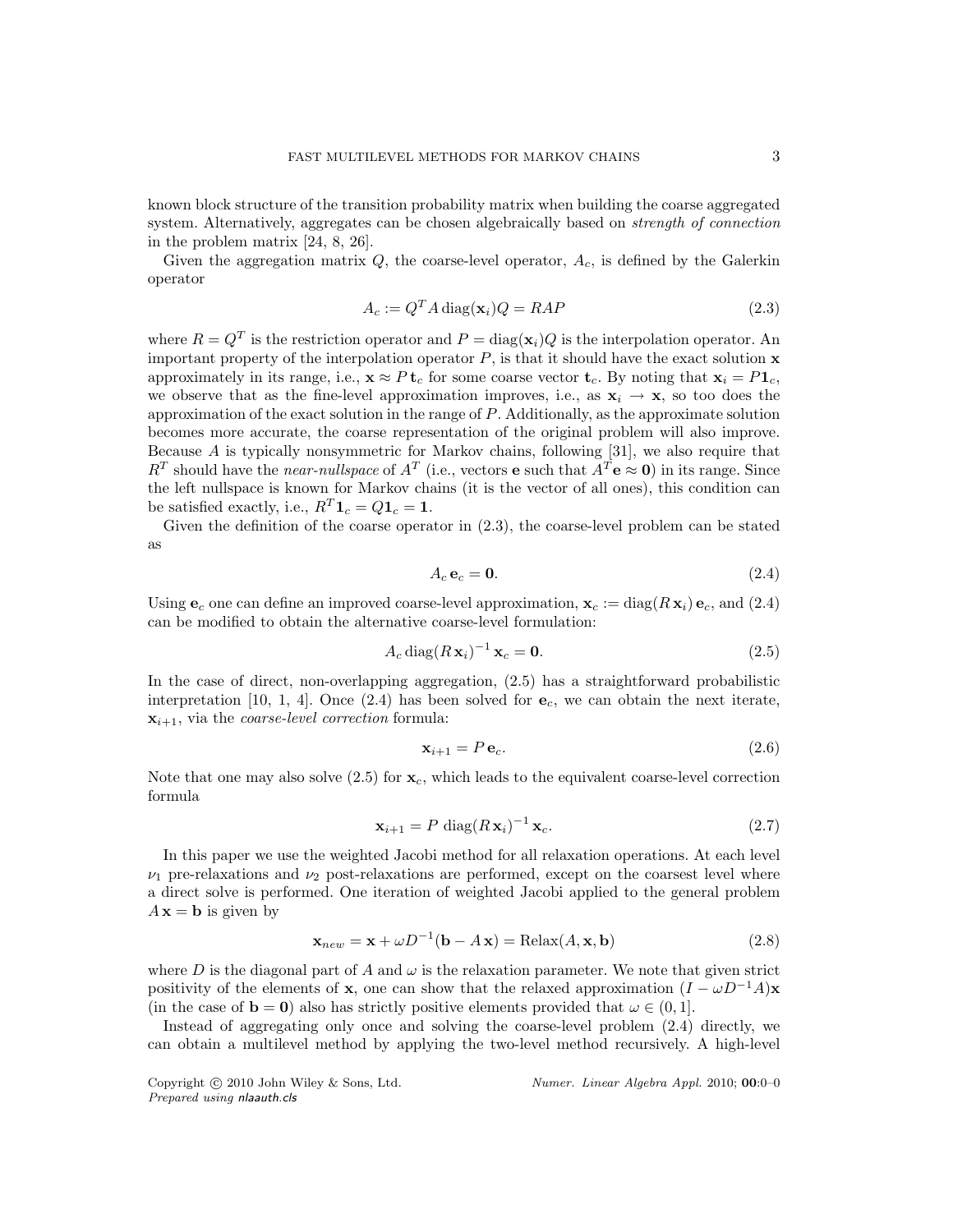description of the resulting multilevel method for Markov chains is given by Algorithm 1. Solution of the coarsest-level subproblem via the Grassmann, Taksar, Heyman (GTH) algorithm  $[32, 33]$  can be justified by observing that A is an irreducible singular M-matrix on all levels. Assuming that the initial fine-level approximation has strictly positive elements, this property of the coarse-level operators further implies that the coarse-grid corrected approximations  $\tilde{\mathbf{x}}$  must also be strictly positive on all levels. We note that the parameter  $\mu$  in Algorithm 1 determines the cycle type; for  $\mu = 1$  we obtain V-cycles, and for  $\mu = 2$  we obtain W-cycles. Note finally that the approach of Algorithm 1, originally presented in [1], can also be interpreted as a precursor of classes of methods for the solution of linear systems that have become known as adaptive algebraic multigrid (AMG) or smoothed aggregation (SA) [34, 35] or exact interpolation schemes [27].

| <b>Algorithm 1:</b> Multilevel aggregation for Markov chains $\mathbf{x} \leftarrow \text{AGG}(A, \mathbf{x}, \mu, \nu_1, \nu_2)$                                                                                                                                                       |
|-----------------------------------------------------------------------------------------------------------------------------------------------------------------------------------------------------------------------------------------------------------------------------------------|
| <b>Input:</b> Operator: $A \in \mathbb{R}^{n \times n}$ , strictly positive vector: $\mathbf{x} \in \mathbb{R}^n$ , cycle index: $\mu$ ,<br>number of pre-relaxations: $\nu_1$ , number of post-relaxations: $\nu_2$ .<br><b>Output:</b> New approximation to the solution of $A x = 0$ |
| <b>if</b> not at coarsest level <b>then</b><br>1. $\hat{\mathbf{x}} \leftarrow \text{Relax}(A, \mathbf{x}, \mathbf{0}) \nu_1$ times                                                                                                                                                     |
| 2. Build Q based on A and $\hat{\mathbf{x}}$                                                                                                                                                                                                                                            |
| 3. Set $R \leftarrow Q^T$ , $P \leftarrow diag(\hat{\mathbf{x}})Q$                                                                                                                                                                                                                      |
| 4. Set $\mathbf{x}_c \leftarrow R\hat{\mathbf{x}}$ , and repeat $\mu \geq 1$ times:                                                                                                                                                                                                     |
| $\mathbf{x}_c \leftarrow \text{AGG}(A_c(\text{diag}(R\hat{\mathbf{x}}))^{-1}, \mathbf{x}_c, \mu, \nu_1, \nu_2)$                                                                                                                                                                         |
| 5. Coarse-grid correction (CGC): $\tilde{\mathbf{x}} \leftarrow P(\text{diag}(R\hat{\mathbf{x}}))^{-1}\mathbf{x}_c$                                                                                                                                                                     |
| 6. $\mathbf{x} \leftarrow \text{Relax}(A, \tilde{\mathbf{x}}, \mathbf{0}) \nu_2$ times                                                                                                                                                                                                  |
| else                                                                                                                                                                                                                                                                                    |
| 7. Direct solve of $A\mathbf{x} = 0$ , $\mathbf{1}^T\mathbf{x} = 1$ by the GTH algorithm                                                                                                                                                                                                |
| end                                                                                                                                                                                                                                                                                     |

# 3. Acceleration of multilevel aggregation

In this section we describe different ways in which the pure multilevel aggregation algorithm described in Section 2 can be accelerated. Numerical results comparing the approaches will be given in Section 4. Our main contribution is a new automatic over-correction procedure, which as demonstrated in the section on numerical results is an inexpensive way to accelerate basic multilevel aggregation for Markov chains. We also consider the recently developed on-thefly (OTF) adaptive approach [2], which uses interlaced multiplicative and additive correction cycles to obtain the stationary distribution. The OTF approach is illustrated in conjunction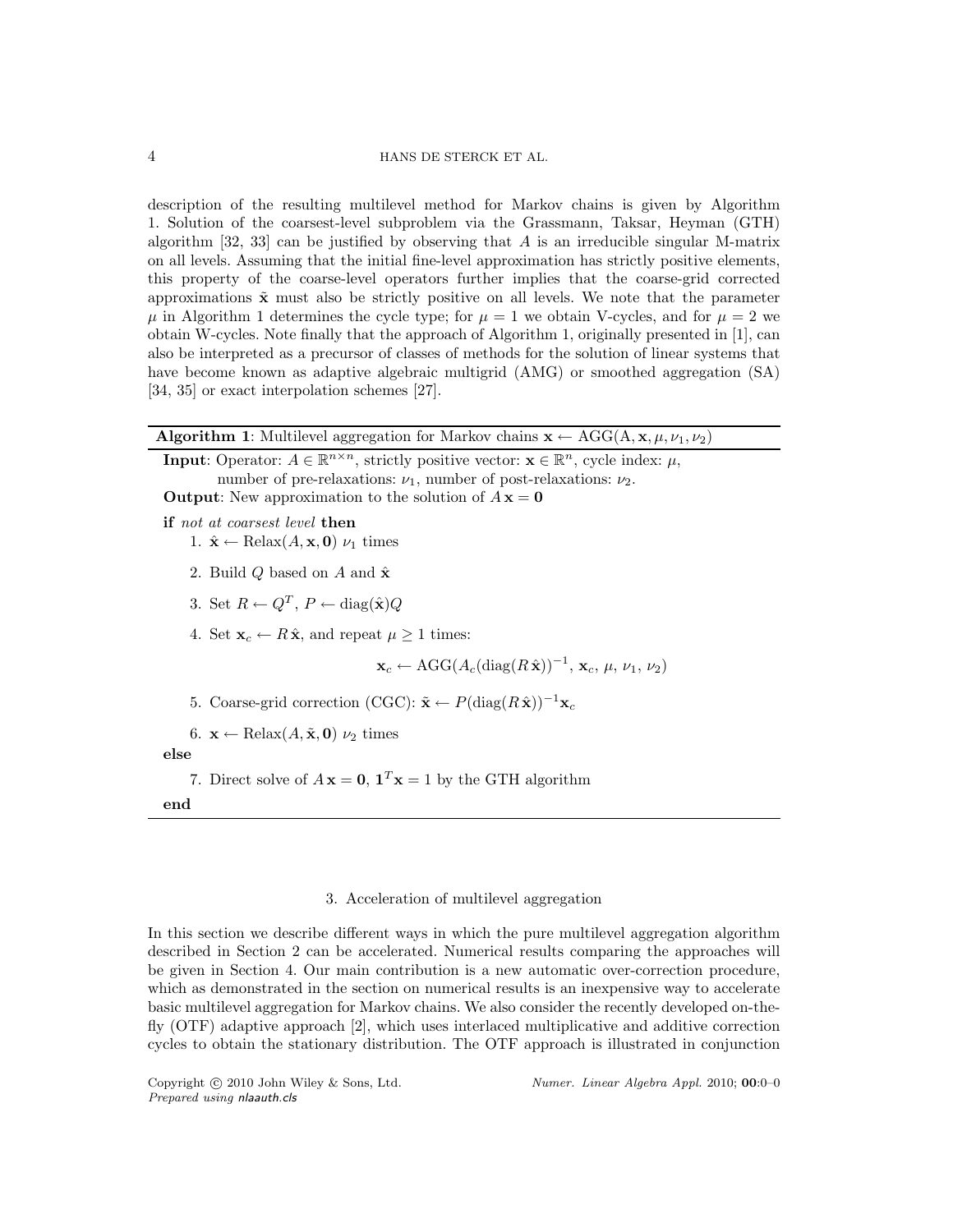with the Markov chain algebraic multigrid (MCAMG) algorithm from [3], which is a recently developed improvement of Algorithm 1, and is described briefly in Section 3.1. In the interest of space, we do not consider other recent approaches for accelerating Algorithm 1, which include smoothed aggregation multigrid for Markov chains [25], recursively accelerated multilevel aggregation for Markov chains [5, 26], and square and stretch multigrid for Markov chains [27].

#### 3.1. Markov Chain Algebraic Multigrid

In this section we briefly describe the Markov chain algebraic multigrid algorithm developed in [3]. While the MCAMG algorithm does not use aggregation to construct the coarse-level problem, its structure is similar to that of Algorithm 1. Instead of aggregation, the MCAMG algorithm employs an algebraic multigrid coarsening procedure to define the coarse grid and build the transfer operators. The construction of the transfer operators proceeds in two phases. In the first phase, the current fine-level is partitioned into sets of coarse points C and fine points F, where the C-points determine the coarse-level degrees of freedom. This is accomplished by a two-pass coarsening routine, which attempts to satisfy two complementary heuristics that strive to limit the number of C-points, while at the same time produce a coarse level with good approximation properties. Coarsening relies on the notion of strength of connection in the scaled fine-level matrix  $A \text{ diag}(\mathbf{x}_i)$ , which quantifies the relative importance of one variable in determining the value of another, depending on the magnitude of the elements in  $A \text{ diag}(\mathbf{x}_i)$ . The strength of connection for the MCAMG algorithm is defined as follows. Given a threshold value  $\theta \in [0, 1]$ , point j strongly influences point i if

$$
-a_{ij}x_j \ge \theta \max_{k \ne i} \{-a_{ik}x_k\}.
$$
\n(3.1)

In this paper, unless stated otherwise, we use strength threshold  $\theta = 0.25$ . We note that this definition of strength of connection is directional, i.e., when we say that  $j$  is strongly connected to i, then j strongly influences i, or i strongly influences j, but not necessarily both. This is in contrast to other similar definitions of strength of connection which are inherently symmetric, e.g., see [25, 5]. For further information regarding AMG strength of connection and the two-pass coarsening procedure we refer to [30].

Once the sets C and F are known, the interpolation operator  $P$  can be constructed. Interpolation is accomplished by approximating the error at each F-point as a weighted sum of the error at C-points. Without restricting generality, suppose that the current set of fine-level points,  $H = \{1, \ldots, n\}$ , is ordered so that

$$
H = \{ \underbrace{1, \dots, n_c}_{C}, \underbrace{n_c + 1, \dots, n_c + n_f}_{F} \},
$$

where  $|C| = n_c$ ,  $|F| = n_f$  and  $n = n_c + n_f$ . Then, for any point  $i \in H$ , we require that

$$
(P \mathbf{e}_c)_i = \begin{cases} (\mathbf{e}_c)_i & \text{if } i \in C, \\ \sum_{j \in C_i} w_{ij} (\mathbf{e}_c)_j & \text{if } i \in F, \end{cases}
$$
(3.2)

where  $e_c$  is the coarse-level error approximation,  $w_{ij}$  are the interpolation weights, and  $C_i$  is the set of C-points that strongly influence point i according to (3.1). For Markov chains the weights are defined in such a way that  $P$  has nonnegative entries with unit

Prepared using nlaauth.cls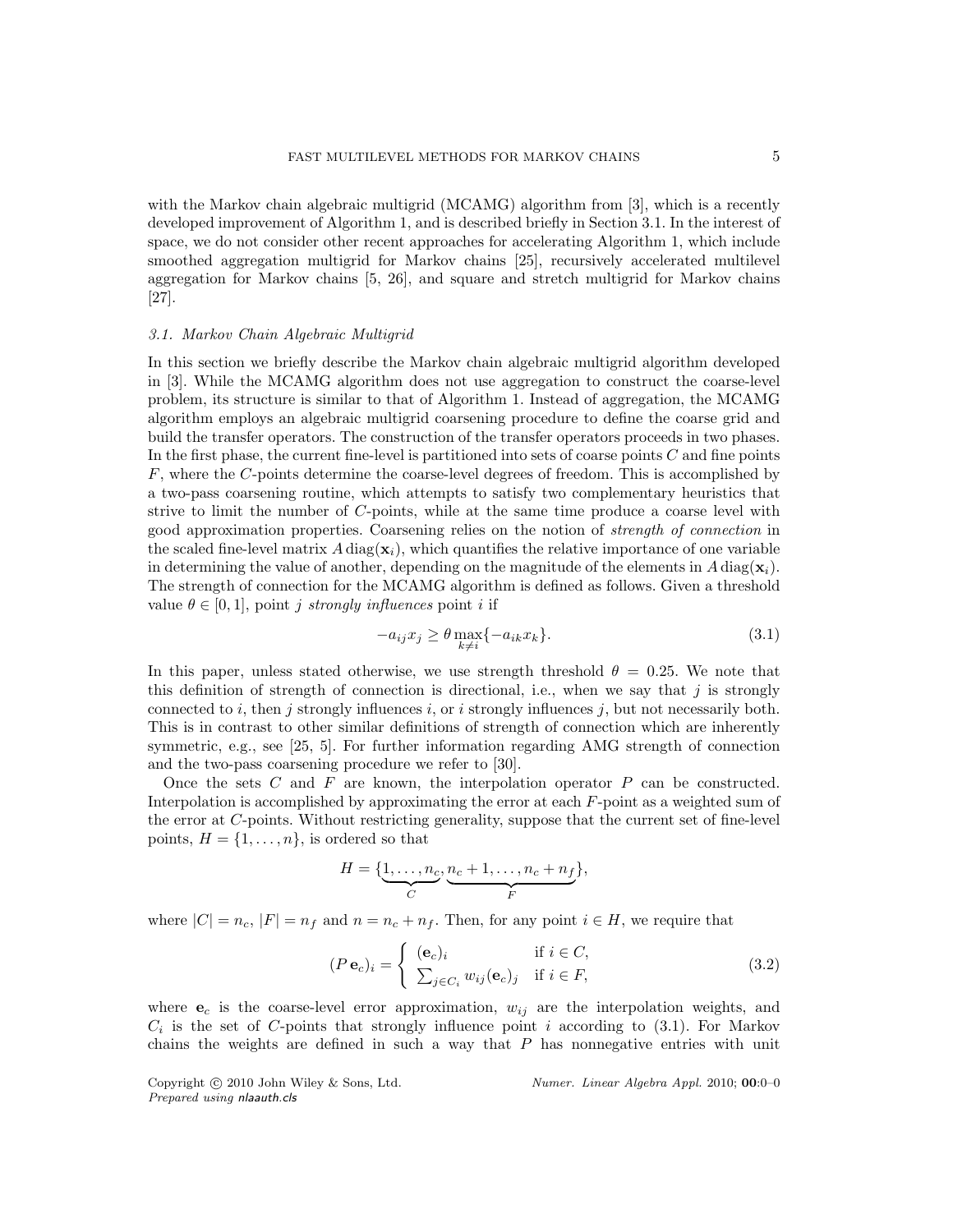row sums. The sparsity structure of  $P$  is similar to the sparsity structure of the smoothed aggregation multigrid interpolation operator with overlapping aggregates [25], however, their approximation properties clearly differ. For further details regarding the computation of the interpolation weights and the properties of the interpolation operator we refer to [3].

Once P has been constructed we define the coarse level operator according to  $A_c = R\overline{AP}$ , where the restriction operator  $R = P^T$  and  $\overline{P} = \text{diag}(\mathbf{x}_i)P$ . Due to the structure of R and  $\overline{P}$ the coarse-level operator may not be an irreducible singular M-matrix. Since this is essential to our algorithm, we make use of a lumping technique, which produces a lumped coarse-level operator  $A_c$  with the desired structure by adding symmetric perturbations to  $A_c$ . Given that the lumped coarse-level operators are irreducible singular M-matrices on all levels, one can show that the coarse-grid corrected iterates must be strictly positive on all levels. In particular, the new finest-level approximation must be strictly positive (recall that positivity is preserved by the relaxation operations). For a detailed explanation of the lumping technique we refer to Section 4.3 in [3]. The remainder of the MCAMG algorithm is essentially the same as the multilevel aggregation algorithm described in Section 2, with the coarse-level problem defined in terms of the lumped coarse-level operator  $\hat{A}_c \mathbf{e}_c = \mathbf{0}$ , and a coarse-level correction given by  $\mathbf{x}_{i+1} = P \mathbf{e}_c$ . Apart from these differences, the framework of the MCAMG algorithm is the same as that given by Algorithm 1.

# 3.2. On-the-fly adaptive setting

In this paper we apply the on-the-fly adaptive multigrid setting, described in detail in [2]. The main idea of this approach is that multiplicative correction schemes such as Algorithm 1, are equivalent to the classical multigrid additive correction scheme, provided the two algorithms use the same adaptive multigrid operators that are updated in every step. The advantage of an equivalent additive correction formulation of Algorithm 1 is that the adaptive operators can be "frozen" after a few cycles, and those frozen additive cycles, for which the multigrid hierarchy of operators is not recalculated in each cycle, are considerably cheaper, without sacrificing much in terms of convergence speed.

Classical additive multigrid schemes for linear systems are based upon the following fundamental idea. Given the linear system

$$
A\mathbf{x} = \mathbf{b},\tag{3.3}
$$

where  $A \in \mathbb{R}^{n \times n}$  is a positive definite matrix, these methods apply a cheap, albeit slowly converging stationary iterative method, such as the weighted Jacobi method

$$
\mathbf{x}_{new} = \mathbf{x} + \omega D^{-1}(\mathbf{b} - A\mathbf{x}) = \text{Relax}(A, \mathbf{x}, \mathbf{b}).
$$
\n(3.4)

The slow convergence of these relaxations is usually due to a relatively small number of components in the error, referred to as algebraically smooth, which approximately satisfy the homogeneous system (2.1). To eliminate these error components, classical multigrid methods use an additive coarse-grid correction (CGC), applied by constructing and solving a coarse system with fewer degrees of freedom. Unlike Algorithm 1, the additive correction schemes approximate the error  $\mathbf{e} = \mathbf{x} - \mathbf{x}_i$  on the coarse-grid, and not the exact solution x (or its multiplicative error). Algorithm 2 describes a typical two-level additive correction cycle. A multilevel V-cycle is obtained by recursively treating the coarse-grid problem in step 4. For Markov chains, this approach can be applied to a homogeneous system with  $\mathbf{b} = \mathbf{0}$  on the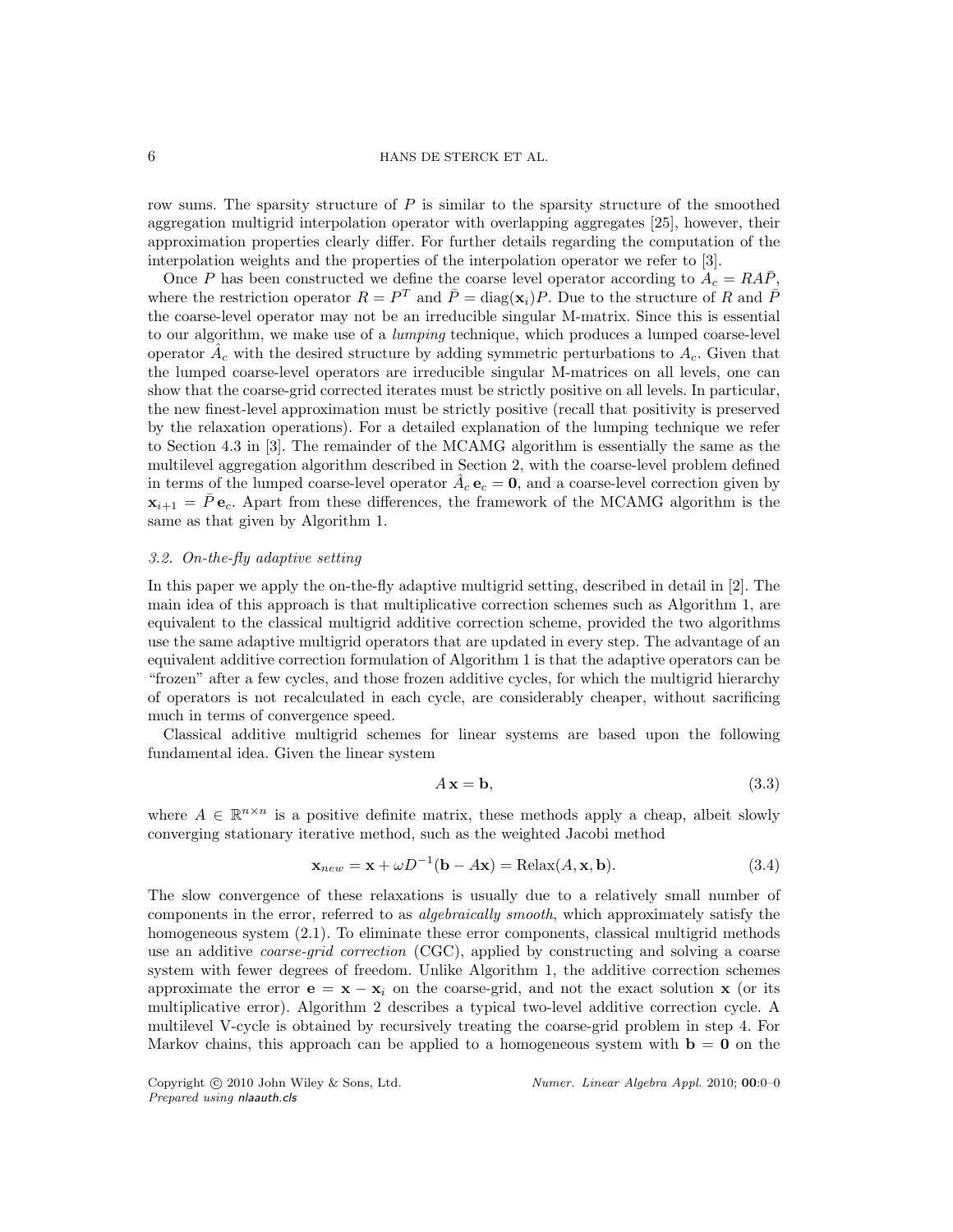finest grid. Of course, on coarser levels, the system  $A_c \mathbf{e}_c = \mathbf{r}_c$  is inhomogeneous, with  $\mathbf{r}_c \neq \mathbf{0}$ . We note that on the coarsest level it is necessary to solve the linear system  $A_c e_c = r_c$ . Since the operator  $A_c$  may be singular, multiple solutions may exist. In this paper, as in [2], we use the pseudoinverse of  $A_c$  (i.e.,  $\mathbf{e}_c = A_c^+ \mathbf{r}_c$ ) with a small drop tolerance to obtain a solution on the coarsest level. This results in a solution of  $A_c \mathbf{e}_c = \mathbf{r}_c$  that does not contain any significant contribution of nullspace components of  $A_c$ , which if present may have contaminated the coarse-grid correction.

| <b>Algorithm 2:</b> Two-level additive cycle                                                                                                                                                                                                                                                                                                         |
|------------------------------------------------------------------------------------------------------------------------------------------------------------------------------------------------------------------------------------------------------------------------------------------------------------------------------------------------------|
| <b>Input:</b> Initial vector: $\mathbf{x} \in \mathbb{R}^n$ , Right-hand-side vector: $\mathbf{b} \in \mathbb{R}^n$<br>Operators: $A \in \mathbb{R}^{n \times n}$ , $P \in \mathbb{R}^{n \times n_c}$ , $R \in \mathbb{R}^{n_c \times n}$ , $A_c \in \mathbb{R}^{n_c \times n_c}$ .<br><b>Output:</b> New approximation to the solution of $A x = b$ |
| 1. Apply pre-relaxations: $\mathbf{x} \leftarrow \text{Relax}(A, \mathbf{x}, \mathbf{b}).$                                                                                                                                                                                                                                                           |
| 2. Define the residual $\mathbf{r} \leftarrow \mathbf{b} - A \mathbf{x}$ .                                                                                                                                                                                                                                                                           |
| 3. Restrict the residual: $\mathbf{r}_c \leftarrow R \mathbf{r}$ .                                                                                                                                                                                                                                                                                   |
| 4. Define ${\bf e}_c$ as the solution of the coarse-grid problem $A_c {\bf e}_c = {\bf r}_c$ .                                                                                                                                                                                                                                                       |
| 5. Prolong $e_c$ and apply CGC: $\mathbf{x} \leftarrow \mathbf{x} + P e_c$ .                                                                                                                                                                                                                                                                         |
|                                                                                                                                                                                                                                                                                                                                                      |

6. Apply post-relaxations:  $\mathbf{x} \leftarrow \text{Relax}(A, \mathbf{x}, \mathbf{b}).$ 

Algorithm 2 requires the complete hierarchy of multigrid operators for all levels in advance. To obtain effective convergence, it is crucial that we choose the prolongation operator P such that the algebraically smooth components are approximately in its range. To achieve this for difficult problems, a complete framework of adaptive SA and AMG algorithms was developed for symmetric linear systems [34, 35]. These algorithms feature an additive solution phase, preceded by a multiplicative setup phase where the multigrid operators are constructed. The setup phase is targeted at solving the homogeneous system  $(2.1)$ ; it aims to find an approximation to the near-nullspace of each coarse-level operator, and then build the transfer operators accordingly. In practice, this is achieved by a multiplicative correction scheme algorithm, similar to Algorithm 1. Once the multigrid hierarchy of operators is set, the linear system is solved by the additive Algorithm 2, using the fixed operators from the setup phase.

It can easily be seen that multiplicative Algorithm 1 can equivalently be written in the form of additive Algorithm 2 as follows. For Algorithm 1, let the current approximation  $x_i$  be in the range of P, and let  $e_{c,i}$  be the coarse multiplicative error that satisfies  $x_i = Pe_{c,i}$ . The coarse-grid equation of the multiplicative scheme is given by  $RAP$   $e_c = 0$ , with  $e_c$  the unknown multiplicative coarse-grid error, and the coarse-grid correction formula is  $\mathbf{x}_{i+1} = P \mathbf{e}_c$ . Now define the equivalent unknown additive coarse-grid error,  $\hat{\mathbf{e}}_c$ , by  $\hat{\mathbf{e}}_c = \mathbf{e}_c - \mathbf{e}_{c,i}$ . It is now easy to see that the coarse-grid correction formula can be written in additive form:

 $\mathbf{x}_{i+1} = P \mathbf{e}_c = P \hat{\mathbf{e}}_c + P \mathbf{e}_{c,i} = \mathbf{x}_i + P \hat{\mathbf{e}}_c$ 

and the coarse-grid equation of the equivalent additive formulation becomes

 $RAP \hat{\mathbf{e}}_c = RAP (\mathbf{e}_c - \mathbf{e}_{c,i}) = -RAP \mathbf{e}_{c,i} = -RA \mathbf{x}_i = R \mathbf{r}_i,$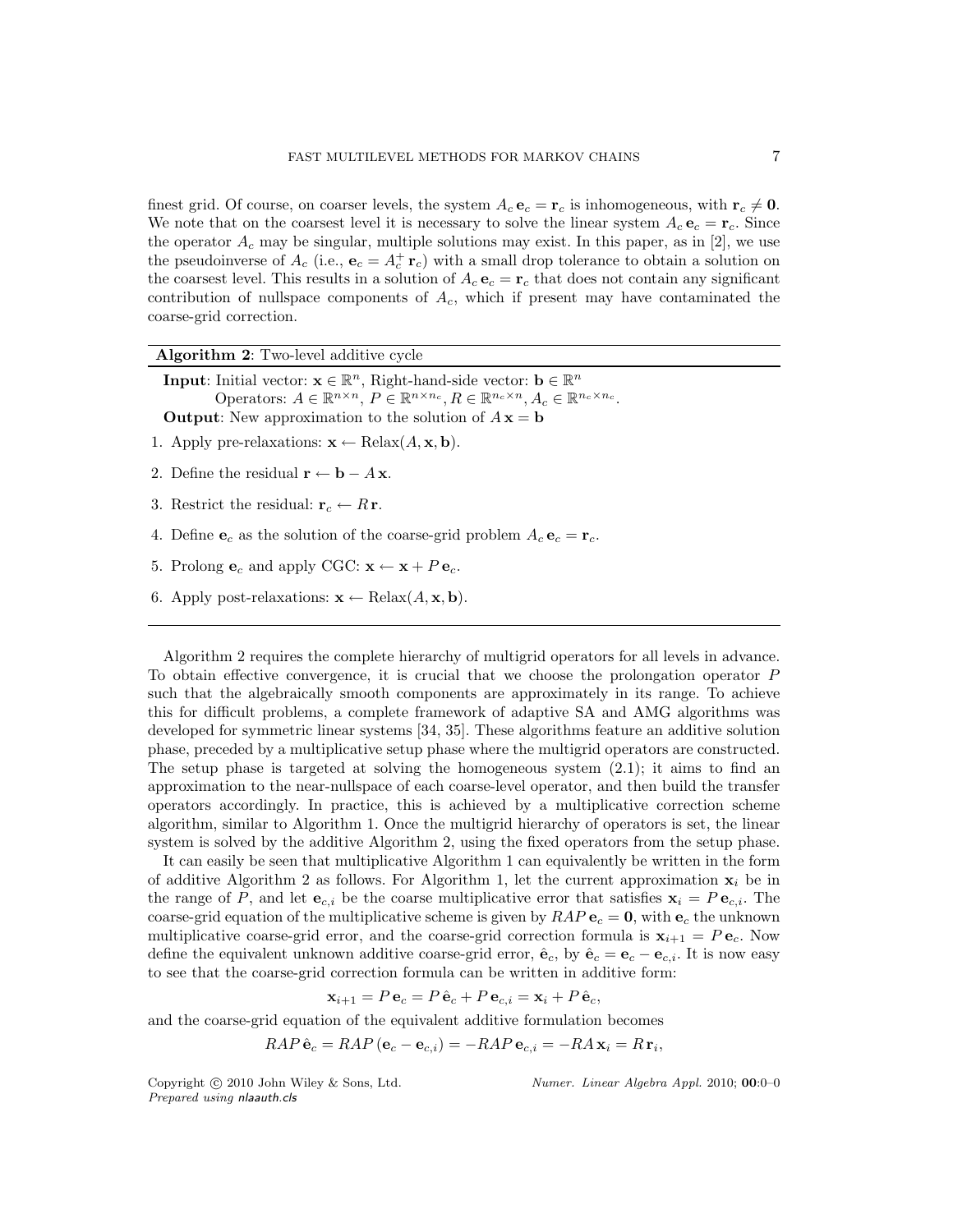with the residual given by  $r_i = -Ax_i$ . This shows that the multiplicative formulation of Algorithm 1 is equivalent to an additive formulation as in Algorithm 2, provided that the same operators are used for the two formulations, with  $P$  updated in every additive cycle such that the current approximation  $x_i$  is always in the range of P, and with  $A_c = RAP$  updated in every cycle accordingly.

In the "on-the-fly" approach for Markov chains, we first perform a few multiplicative cycles (Algorithm 1), which from this point onward we also refer to as setup cycles. We then freeze the operators and perform additive cycles (Algorithm 2), which we also refer to as solution cycles. If the convergence speed of the additive cycles (which we measure by residual reduction) is not satisfactory, we switch back, on-the-fly, to one or more additional multiplicative cycles, which improves the operators. The underlying motivation for this approach is that solution cycles (with frozen operators) are considerably cheaper, but they require the operators supplied by the setup cycles, and better approximations supplied to the setup cycles normally yield better operators in return.

The goal of the on-the-fly algorithm is to first quickly and efficiently reach an initial tolerance  $||Ax||_1 < \varepsilon_\alpha$ , using solution cycles over setup cycles when possible. We try to minimize the number of expensive setup cycles by first performing just one setup cycle. Even though the operators produced by this single setup cycle may not be very accurate, they may suffice for obtaining useful solution cycles. As in [2], we then repeatedly apply the following procedure, where  $V_{SOL}(\cdot)$  denotes a solution cycle,  $V_{SET}$  denotes a setup cycle,  $q(\cdot)$  is some measure of the approximation error, and  $0 < C \leq 1$  is a scalar threshold for an acceptable convergence factor of the solution cycles.

**Procedure:** try-SOL-else-SET $(C)$ 

1.  $y = V_{SOL}(x)$  (try a solution cycle)

- 2. If  $q(\mathbf{y}) > q(\mathbf{x})$  do  $\mathbf{x} \leftarrow V_{SET}(\mathbf{x})$  and return (if the solution cycle increases the error, do a setup cycle instead)
- 3. If  $q(\mathbf{y}) < Cq(\mathbf{x})$  then  $\mathbf{x} = \mathbf{y}$ , else  $\mathbf{x} \leftarrow V_{SET}(\mathbf{y})$ (if the error reduction is better than the convergence factor threshold, accept y; if not, do an extra setup cycle)

For  $q(\mathbf{x})$  we use

$$
q(\mathbf{x}) = \frac{\|A\mathbf{x}\|_1}{\|\mathbf{x}\|_1},\tag{3.5}
$$

which is the  $L^1$ -norm of the residual. The residual, which emphasizes the high-energy modes, in general may not be an optimal measure of performance. However, we find it quite reliable in practice. Given the try-SOL-else-SET $(C)$  procedure, the on-the-fly algorithm may now be stated as follows in Algorithm 3 below. We require that iterates produced by the try-SOLelse- $SET(C)$  procedure, and in particular by the additive solution cycles be nonnegative. This is especially important when an iterate is used as input to a setup cycle. While the setup cycles have guaranteed positive solution components on all levels (see Sections 2 and 3.1), the solution cycles may admit negative values after the coarse-grid correction (with or without over-correction). Therefore, after each solution cycle we check that the updated approximation on the finest level has nonnegative elements, and if not, we take the absolute value and

Prepared using nlaauth.cls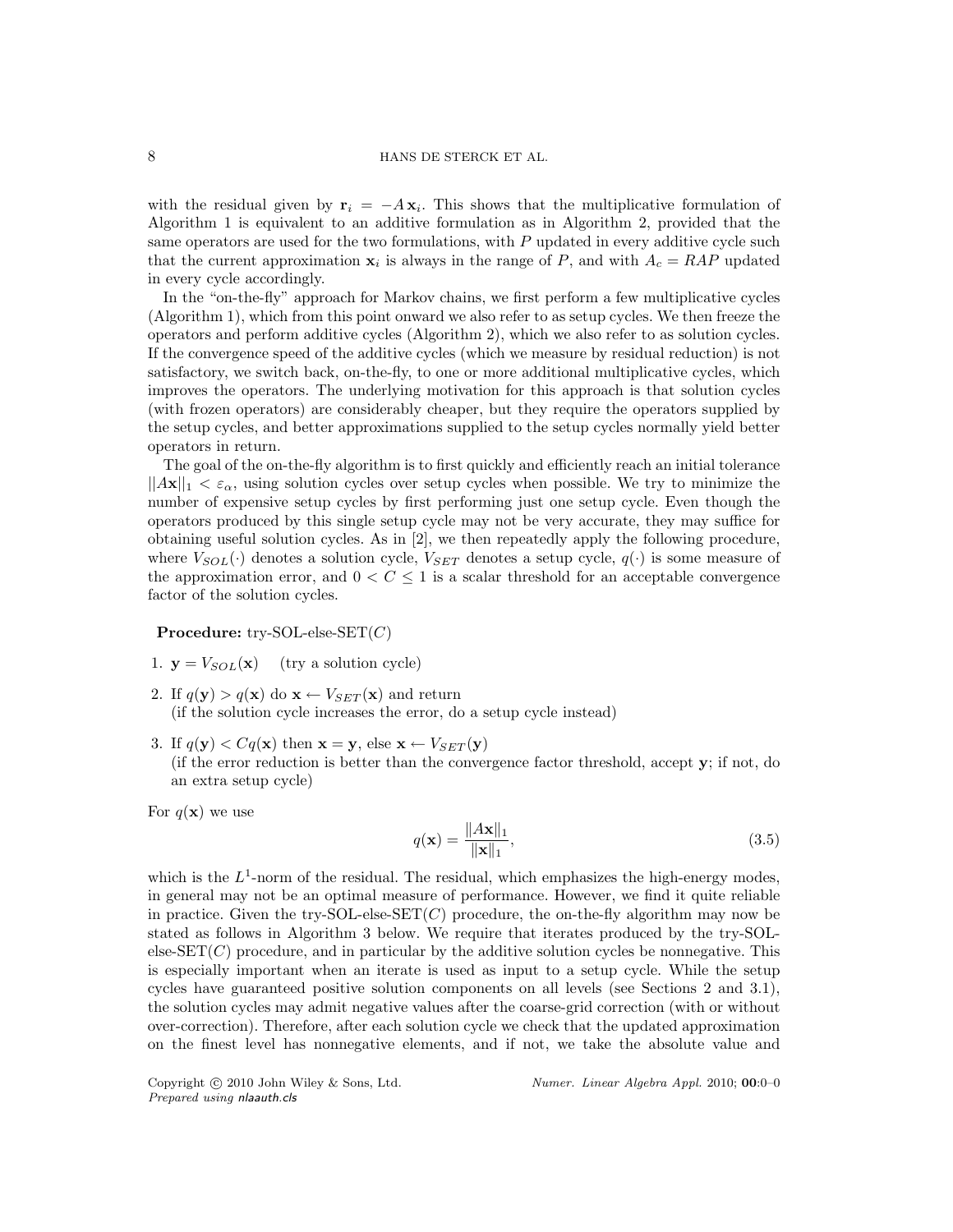renormalize. We note that negative values typically only arise for very small components, in which case taking the absolute value and renormalizing does not influence the overall accuracy in any significant way. Effectively, we make a trade-off between the accuracy of small components and robustness.

# Algorithm 3: On-the-fly adaptive MG

**Input:** Initial tolerance:  $\varepsilon_{\alpha}$ , convergence threshold: C, operator:  $A \in \mathbb{R}^{n \times n}$ .

1. Initial Setup:

Apply several relaxations on a strictly positive random initial guess  $\mathbf{x}_0 \in \mathbb{R}^n$ ,  $\mathbf{1}^T \mathbf{x}_0 = 1$ , followed by a setup cycle to obtain  $x_1$ .

- 2. Improve Solution Approximation: Repeat try-SOL-else-SET(*C*), until  $||A\mathbf{x}_i||_1 < \varepsilon_\alpha$ .
- 3. Finalize Setup:

Do another setup cycle so that  $\mathbf{x}_i$  is in the range of P.

4. Solution:

Apply solution cycles until the stopping criteria (see Section 4) are satisfied.

## 3.3. Multilevel aggregation with over-correction

The idea of applying over-correction is a simple one, its goal being to enhance the convergence of multigrid cycles based on aggregation [36, 37]. For additive cycles, instead of applying a standard CGC in step 5 of Algorithm 2, one may introduce an over-correction parameter  $\alpha$ into the coarse-grid correction:

$$
\mathbf{x}_{i+1} = \mathbf{x}_i + \alpha P \mathbf{e}_c, \qquad (3.6)
$$

where  $\alpha$  is typically a scalar larger than 1. This is motivated by the observation that while the correction typically approximates the error very well in the sense of its "progress", it may not provide a good approximation in the sense of its "size" [37]. Typically, a fixed value for  $\alpha$  is used, which is chosen based on a trial-and-error strategy. The main challenge, however, is to determine an appropriate value for  $\alpha$  automatically. In [37, 38, 39] a method for determining  $\alpha$  was suggested by minimizing the A-norm of the error after the coarse-grid correction

$$
\|\mathbf{e}_{i+1}\|_{A}^{2} = \langle \mathbf{e}_{i+1}, A\mathbf{e}_{i+1} \rangle = \|\mathbf{e}_{i} + \alpha P \mathbf{e}_{c}\|_{A}^{2}, \qquad (3.7)
$$

where  $\mathbf{e}_i$  and  $\mathbf{e}_{i+1}$  denote the unknown errors at iterations i and  $i+1$ , respectively. In practice, one needs to smooth the correction by applying a relaxation prior to computing  $\alpha$ 

$$
\hat{\mathbf{e}} = \text{Relax}(A, P\mathbf{e}_c, \mathbf{0}).\tag{3.8}
$$

The optimal  $\alpha$  can then be calculated by

$$
\alpha_{opt} = \frac{\hat{\mathbf{e}}^T (A\mathbf{x}_i - \mathbf{b})}{\hat{\mathbf{e}}^T A \hat{\mathbf{e}}}
$$
(3.9)

Unfortunately, the A-norm is only suitable for SPD problems.

Prepared using nlaauth.cls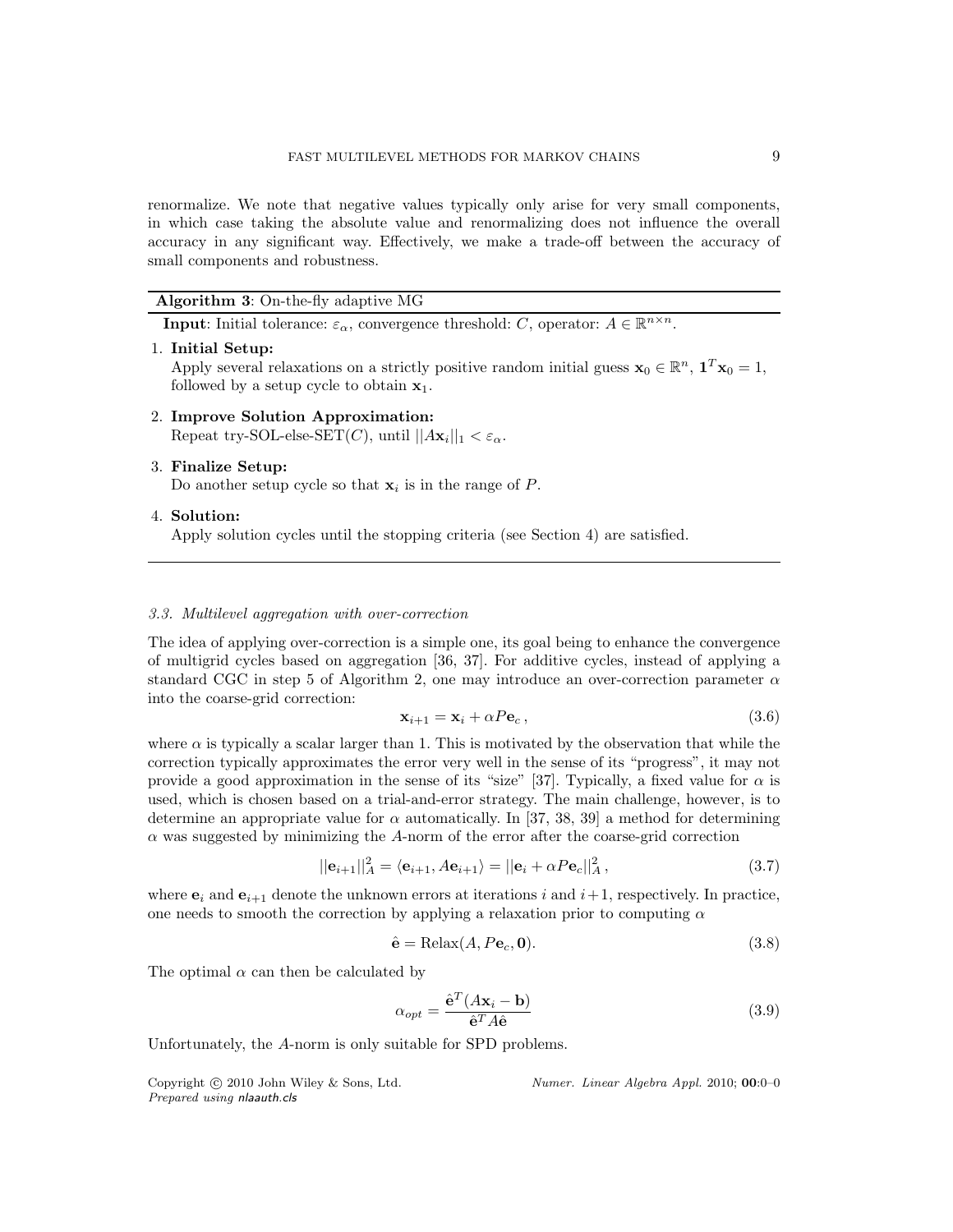For a nonsymmetric operator A, expression (3.7) is no longer meaningful. As far as we can tell, only a fixed over-correction has been considered for nonsymmetric problems in the literature [40, 41, 42, 43]. Horton and Leutenegger also considered a fixed over-correction for Markov chains in [1], by taking a convex combination of two different coarse approximations to the correction. In order to automatically determine  $\alpha$ , one may instead consider the residual  $L^2$ -norm as an alternative to the A-norm. In [44], the residual norm was used to accelerate the convergence of multilevel processes, but only as a top-level acceleration. Unfortunately, the residual norm may be a poor measure of performance, since it is much more sensitive to rough error modes introduced by multilevel over-correction than the A-norm. This is due to the fact that the residual norm is equivalent to the  $A<sup>T</sup>A$ -norm. However, the residual norm is currently the best we have at our disposal. We attempt to make the residual norm less sensitive to rough modes by projecting the residual to the coarse level via the restriction operator. Restricting to the coarse level has a similar effect as smoothing, but is much cheaper than applying a relaxation. Following this line of reasoning we minimize the following functional with respect to  $\alpha$ 

$$
||RA\mathbf{e}_{i+1}||_2^2 = ||RA(\mathbf{e}_i + \alpha \hat{\mathbf{e}})||_2^2,
$$
\n(3.10)

where  $\hat{\mathbf{e}}$  is described above in (3.8). It is easy to see that the global minimizer of (3.10) is given by

$$
\alpha_{opt} = \frac{(RA\hat{\mathbf{e}})^T (R(A\mathbf{x}_i - \mathbf{b}))}{||RA\hat{\mathbf{e}}||_2^2}.
$$
\n(3.11)

So far we have described the over-correction procedure used in the (additive) solution cycles, i.e., Algorithm 2. In the case of the multiplicative correction scheme, as in Algorithm 1, the CGC is given by

$$
\tilde{\mathbf{x}} = P(\text{diag}(R\,\hat{\mathbf{x}}))^{-1}\mathbf{x}_c,\tag{3.12}
$$

where  $x_c$  is the solution of the coarse-grid problem and P is a prolongation that has the previous solution  $\mathbf{x}_i$ , exactly in its range (i.e.,  $\mathbf{x}_i = P \mathbf{t}_c$  for some coarse vector  $\mathbf{t}_c$ .) One way in which we can apply the over-correction technique to the multiplicative correction scheme, is to use a multiplicative over-correction of the form

$$
\mathbf{x}_{i+1} \leftarrow X(X^{-1}\tilde{\mathbf{x}})^{\alpha},\tag{3.13}
$$

where  $\alpha > 1$ ,  $X = \text{diag}(\mathbf{x}_i)$ , and the  $\alpha$ th power is applied componentwise. However, minimization of

$$
||RAX(X^{-1}\tilde{\mathbf{x}})^{\alpha}||_2^2
$$

with respect to  $\alpha$  may be computationally expensive. As a workaround we use the fact that the correction achieved by our aggregation cycle is typically quite small, i.e.,  $\tilde{\mathbf{x}} = P\mathbf{e}_c = \mathbf{x}_i + X\boldsymbol{\varepsilon}$ , where  $\|\varepsilon\|_{\infty} \ll 1$ . Thus, it follows by Taylor expansion that

$$
(X^{-1}\tilde{\mathbf{x}})^{\alpha} = (\mathbf{1} + \boldsymbol{\varepsilon})^{\alpha} \approx (\mathbf{1} + \alpha \boldsymbol{\varepsilon})
$$
\n(3.14)

and therefore, a linearized over-correction formula is given by

$$
\mathbf{x}_{i+1} \leftarrow \mathbf{x}_i + X\alpha \boldsymbol{\varepsilon} = (1 - \alpha)\mathbf{x}_i + \alpha \tilde{\mathbf{x}}.\tag{3.15}
$$

We note that this formula is equivalent to Equation (3.6) with  $P\mathbf{e}_c = \tilde{\mathbf{x}} - \mathbf{x}_i$ .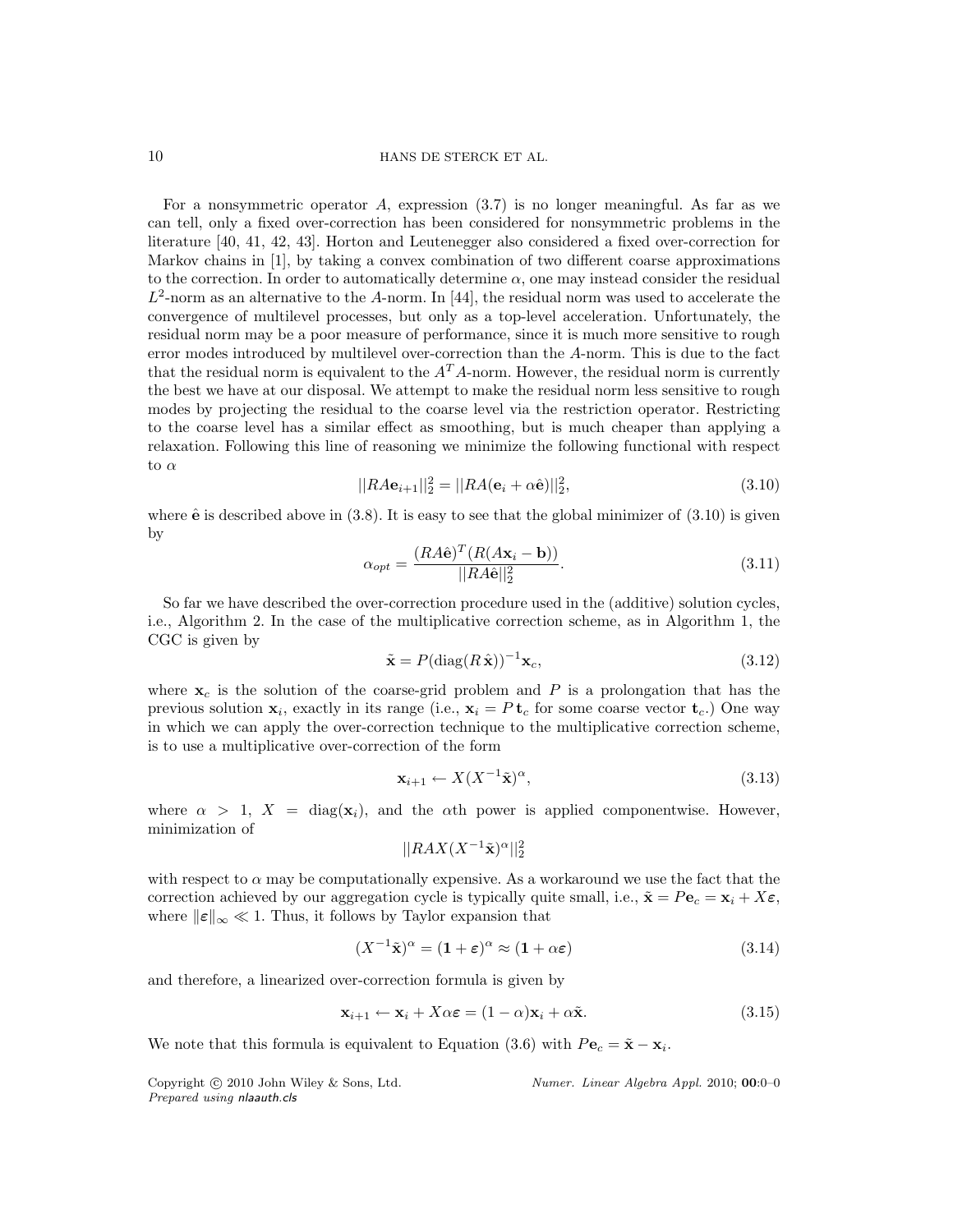Similar to the additive correction scheme, in order to find the optimal parameter  $\alpha$ , the corrected vector must first be smoothed:

$$
\hat{\mathbf{x}} = \text{Relax}(A, \tilde{\mathbf{x}}, \mathbf{0}).\tag{3.16}
$$

Then, the optimal parameter  $\alpha$  is obtained by minimizing

$$
||RA((1-\alpha)\mathbf{x}_i+\alpha\hat{\mathbf{x}})||_2^2,
$$
\n(3.17)

where the minimizer is given by

$$
\alpha_{opt} = \frac{(RA\mathbf{x}_i)^T RA(\mathbf{x}_i - \hat{\mathbf{x}})}{||RA(\hat{\mathbf{x}} - \mathbf{x}_i)||_2^2}.
$$
\n(3.18)

In practice,  $\alpha_{opt}$  is restricted to a predefined interval (in our test cases we use [1.1, 2]), since this results in a more stable algorithm, e.g., it is possible that Equation (3.18) can yield a negative value for  $\alpha_{opt}$ , which may lead to numerical instability. If  $\alpha_{opt}$  falls outside this interval, then it is set to either 1.1 or 2, depending on which boundary point it is nearest. Furthermore, it may be necessary to use a smoothing parameter in Equations (3.8) and (3.16) that is smaller than the parameter used in the pre- and post-relaxations, or, it may even be necessary to use more than one relaxation to smooth the coarse-grid correction. Insufficient smoothing of the coarse-grid correction may result in a poor determination of  $\alpha_{opt}$ . Again, we note that if A were symmetric, then the optimal over-correction parameter should be based on a minimization of the A-norm instead of the restricted residual norm.

The over-correction procedure may be problematic for certain test cases when applied in conjunction with the on-the-fly framework, since amplifying the coarse-grid correction in (3.6) has a tendency to ruin strict positivity of the solution. This is most prevalent at the beginning of the solution process before the operators have been finalized. Hence, when using overcorrected pure aggregation in the on-the-fly framework, we accept the additive iterate in the try-SOL-else-SET $(C)$  procedure only if its residual is considerably smaller than the residual of the previous iterate, otherwise we perform a setup cycle using the previous iterate as input. More precisely, we modify step 3 of the try-SOL-else-SET $(C)$  procedure according to

If 
$$
q(\mathbf{y}) < Cq(\mathbf{x})
$$
 then  $\mathbf{x} = \mathbf{y}$ , else  $\mathbf{x} \leftarrow V_{SET}(\mathbf{x})$ 

with a  $C$  value that is bounded away from 1. We note that alternatively one could use solution cycles with less aggressive over-correction (or even without it) in the try-SOL-else-SET( $C$ ) procedure, and then only once the operators are finalized apply aggressive over-correction.

In the automatic approach, the over-correction parameter  $\alpha$  is recalculated on each level. For comparison, we also include tests in which  $\alpha$  is fixed for all levels and cycles to a nearlyoptimal value obtained by trial and error. For the fixed  $\alpha$  tests we use over-correction formulas (3.13) and (3.6) for the multiplicative and additive cycles, respectively.

## 4. Numerical results

In this section we present the results of our numerical tests for a variety of test problems. These include a tandem queueing problem, a multiclass, finite buffer priority system, and a random walk on an unstructured directed planar graph. Results were obtained for the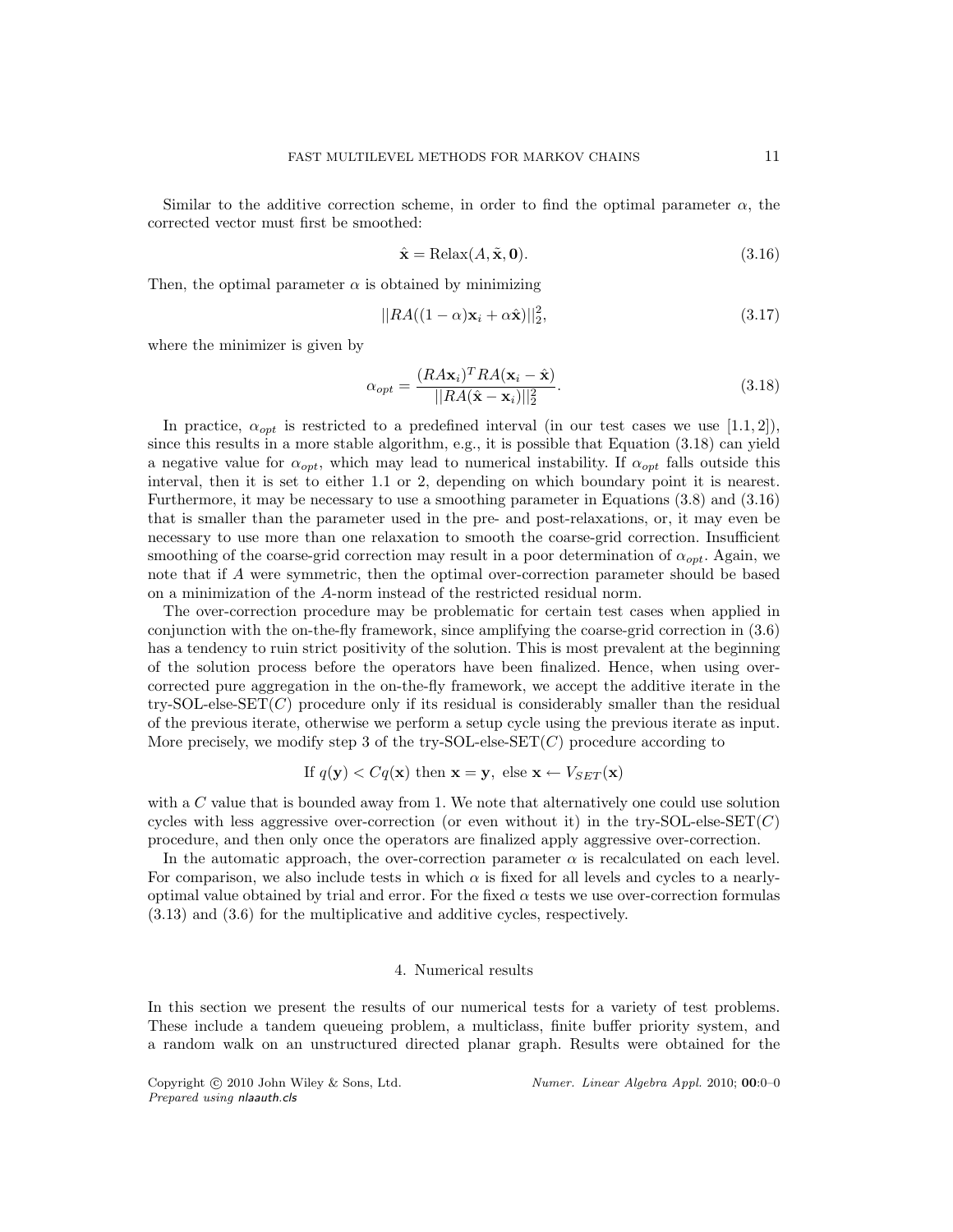weighted Jacobi method, two-level aggregation (the two-level version of Algorithm 1, similar to IAD), preconditioned stabilized biconjugate gradient (Bi-CGStab) [6], preconditioned GMRES [6], pure multilevel aggregation (AGG) (Algorithm 1, [1]), MCAMG [3], and pure multilevel aggregation with over-correction (OC-AGG). When referring to OC-AGG we are implicitly considering both the fixed and automatic approaches, unless a particular approach is specified. A prefix of OTF- before the name of a method indicates that it was executed using the on-thefly framework described in Section 3.2. All methods were implemented in Matlab, making use of sparse and vectorized Matlab procedures as much as possible, and using external C routines for some of the bottleneck operations in the multilevel methods.

In this paper we propose stopping criteria based on the residual, however, other stopping criteria can be applied as well [45, 4]. We use the following stopping criterion for all methods except GMRES

$$
\text{stop if} \quad k > \max it \quad \text{or} \quad \frac{\|A\,\mathbf{x}_k\|_1}{\|\mathbf{x}_k\|_1} < \tau \|A\,\mathbf{x}_0\|_1,
$$

where  $\tau > 0$  is the convergence tolerance, k is the iteration count and maxit is the maximum number of iterations the algorithm will be allowed to perform. For GMRES we use

stop if 
$$
k > maxit
$$
 or  $\left( \|A \mathbf{x}_k\|_2 < \tau \|A \mathbf{x}_0\|_1 \text{ and } \frac{\|A \mathbf{x}_k\|_1}{\|\mathbf{x}_k\|_1} < \tau \|A \mathbf{x}_0\|_1 \right)$ , (4.1)

where "and" represents a logical AND operation with short-circuiting. The initial guess  $\mathbf{x}_0$  is randomly generated with strictly positive elements and unit 1-norm, and the convergence tolerance is  $\tau = 10^{-8}$ . In order to check the one-norm criterion in (4.1) at each inner iteration of GMRES it is necessary to compute the current approximation  $\mathbf{x}_k$ . (In our efficient implementation  $\mathbf{x}_k$  is not computed in the inner iterations, see [22].) However, this practice may incur unnecessary extra computations, especially when GMRES is still far from converging. Therefore, we use a condition based on the two-norm of the residual, which we get for free (see [22]), to gauge whether GMRES is near convergence, and only when this condition is satisfied do we compute  $\mathbf{x}_k$  and check the one-norm criterion in (4.1). We note that although the iterates  $\mathbf{x}_k$  are not normalized in the inner iterations, we have confirmed through empirical observation that their one-norms tend to remain close to one, and so the two-norm test is meaningful.

Weighted Jacobi results were obtained using an empirically determined optimal weight  $\omega \in (0,1]$  (maxit = 20,000). Two-level aggregation results were obtained using two prerelaxations and one post-relaxation on the fine level ( $\omega = 0.7$ ), and two relaxations on the coarse level  $(maxit = 4,000)$ . The coarse-level aggregates were determined by the neighborhood aggregation method described in [5] using strength of connection in  $A \text{ diag}(\mathbf{x}_i)$ , with strength of connection parameter  $\theta = 0.25$ . We note that the aggregation transfer operator was frozen after the first iteration, and was used for all subsequent iterations.

The Bi-CGStab and GMRES algorithms were implemented according to the templates in [46]. Experiments with GMRES were run for subspaces of size  $m = 10, 20, 25$ . We also considered the following preconditioners: ILU0, and ILUTP (ILU with thresholding and pivoting [6]) with drop tolerances {0.01, 0.001, 0.0001}. The preconditioners were constructed by Matlab's built-in sparse incomplete LU factorization method ilu. For each test problem we chose the Bi-CGStab and GMRES parameters that gave fastest execution time for the largest problem size  $(maxit = 500)$ , and used that combination for all problem sizes. We note that in some instances the solution had very small nonpositive elements, in which case we took the absolute value and renormalized.

Prepared using nlaauth.cls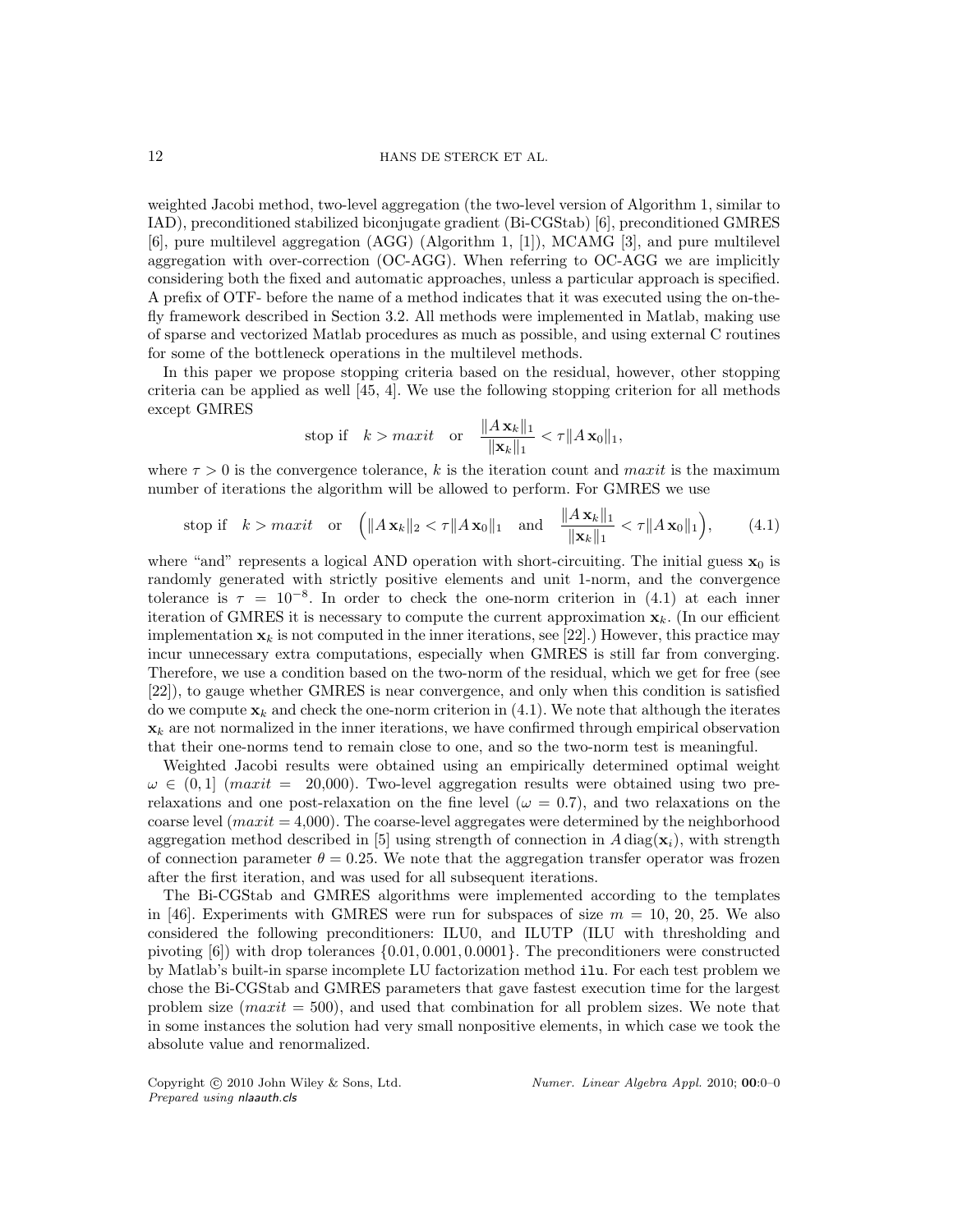For the multilevel methods we performed at most 1,000 iterations, and used weighted Jacobi relaxation parameter  $\omega = 0.7$ , with at most  $n_{coarse} = 12$  points on the coarsest level. For the OC-AGG methods (fixed and automatic) we used  $V(1,2)$  cycles  $(\mu = 1, \nu_1 = 1, \nu_2 = 2)$ , and for MCAMG and AGG we used  $V(2,1)$  cycles. For tests involving the AGG method, the coarse degrees of freedom were determined by the Bottom-up aggregation technique described in [27], with aggregates frozen on all levels after the first cycle.

In the on-the-fly framework we used different parameters for the MCAMG and AGG algorithms, since the AGG setup is much cheaper than the MCAMG setup with respect to the cost of their corresponding additive cycles. For OTF-MCAMG we used convergence parameter  $C = 1$  and threshold parameter  $\varepsilon_{\alpha} = 10^{-4}$ , with V(4,2) setup cycles and V(1,1) solution cycles. For all OTF-OC-AGG methods, we used convergence parameter  $C = 0.7$  and threshold parameter  $\varepsilon_{\alpha} = 10^{-5}$ , with V(4,2) setup cycles and V(1,2) solution cycles. For the automatic over-correction, the relaxations in Equations (3.8) and (3.16) are not counted as post-relaxations, and therefore, these cycles are equivalent to  $V(1,3)$  cycles in terms of cost. These extra relaxations were performed with  $\omega = 0.7$ , unless stated otherwise. For OTF-AGG we used V(4,2) setup cycles, V(1,2) solution cycles, and  $\varepsilon_{\alpha} = 10^{-4}$ . We also used  $C = 1$ , since both the solution and setup cycles are less effective, and it is best to limit the number of setup cycles.

The various combinations of  $\nu_1$  and  $\nu_2$  described above were chosen to strike a balance between the convergence properties of the multilevel methods in question, and the work incurred by additional relaxation operations. In particular, for the automatic over-correction it was necessary to use  $\nu_1 = 1$  and  $\nu_2 = 2$  with the (OTF-)OC-AGG methods. This aids the minimization process (3.17) in choosing a better  $\alpha$  since  $\mathbf{x}_i$  is not significantly smoother than  $\hat{\mathbf{x}}$ (otherwise, the minimizer might be  $\alpha < 1$ ). Also, over-correction tends to introduce "noise" into the smooth approximation, which then needs to be smoothed away, so more post-relaxations are needed. As such, using a  $V(1,1)$  cycle with over-correction, for example, would be less appropriate. In the case of fixed over-correction, we note that there is no significant difference between applying  $V(1,2)$  or  $V(2,1)$  cycles. We mention that the initial guess was smoothed by 10 weighted Jacobi relaxations prior to iterating, which we counted as one multilevel iteration in the tables. Furthermore, when using the OTF framework, the iteration count included both setup cycles and solution cycles.

In the tables below we report the number of iterations to converge,  $it$ , the operator complexity,  $C_{op}$ , and the number of work units, WU. The operator complexity is defined as the sum of the number of nonzero elements in all operators, on all levels, divided by the number of nonzero elements in the fine-level operator A. This number gives a good indication of the amount of work required for a cycle and, for an optimal method, it should be bounded by a constant not too much larger than one as the problem size  $n$  increases. One work unit represents the amount of work needed to perform a single relaxation for the given problem size. As such, we can use work units as a measure of performance. Ideally, the number of work units should be small, and for a scalable method, we should observe a nearly constant number of work units as the problem size grows. The number of work units is obtained by dividing the total execution time by the time of one relaxation on the finest level. The main purpose of providing work units is to give insight into the scalability of each method as problem sizes increase. Work units also allow us to compare, for every test problem, the efficiency of the different methods as we have implemented them. However, absolute comparisons may not be as meaningful since they may depend significantly on the implementation details of each

Prepared using nlaauth.cls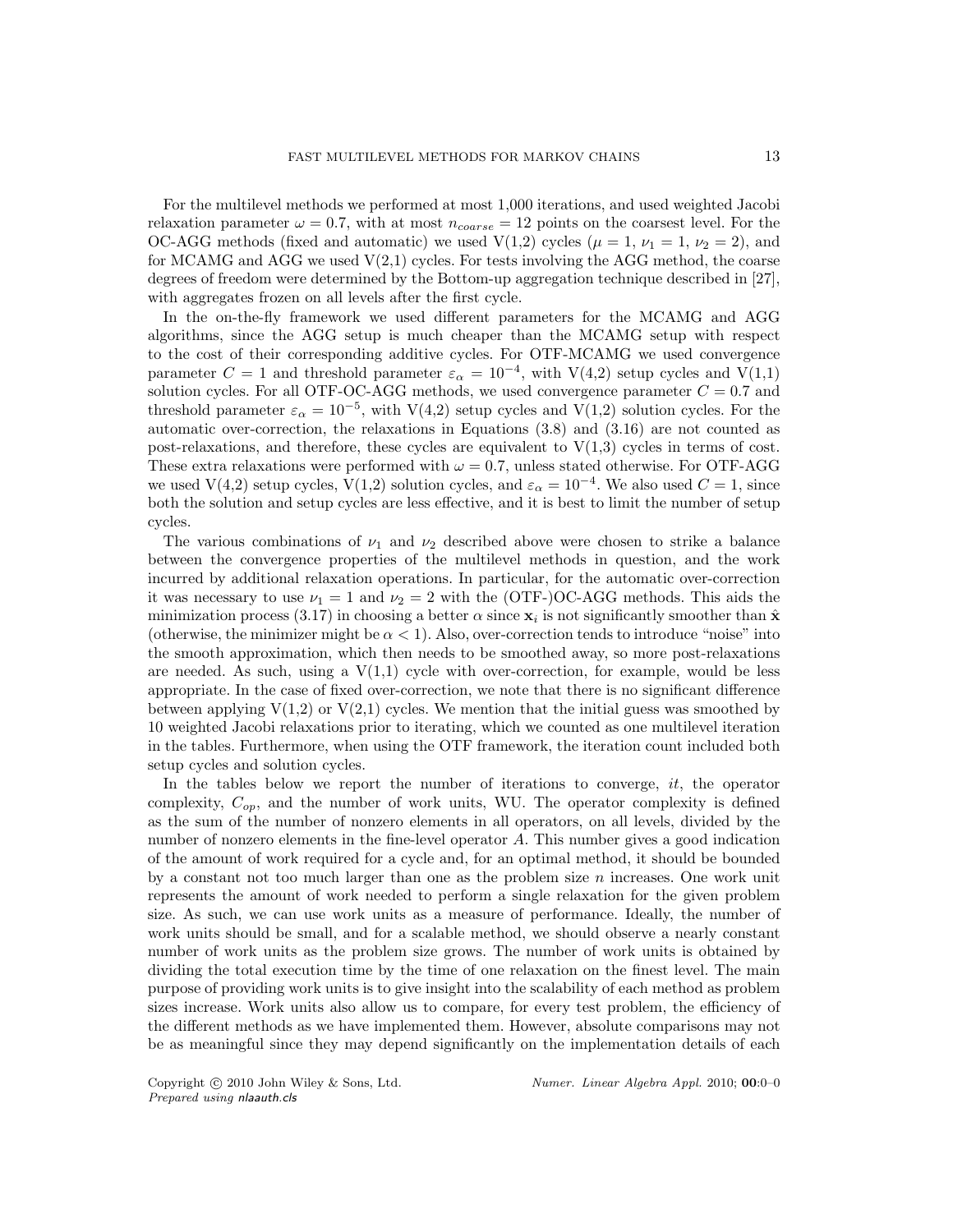method. Additionally, the work-units measure is more accurate for larger problems since it is then less influenced by Matlab's compilation time and other system activities. We note that any blank entries in the tables below indicate that the method did not converge within the prescribed number of iterations. Furthermore, a dashed entry "–" indicates that the method diverged.

#### 4.1. Tandem queue

The first test problem we consider is the tandem queueing network from [4], where two finite queues with single servers are placed in tandem. Customers arrive according to a Poisson distribution with rate  $\mu$ , and the service time distribution at the two single-server stations is Poisson with rates  $\mu_1$  and  $\mu_2$ . This is illustrated in Figure 1. The states of the system can be represented by tuples  $(n_1, n_2)$ , where  $n_i$  is the number of customers waiting in the *i*th queue. We choose  $(\mu, \mu_1, \mu_2) = (10, 11, 10)$  for the weights, which leads to a case of slow mixing. This is a periodic, nonsymmetric problem whose subdominant eigenvalue asymptotically approaches 1 at a rate inversely proportional to the problem size [3].



Figure 1. Tandem queueing network.

For GMRES and Bi-CGStab we used the ILUTP preconditioner with drop tolerances 0.0001 and 0.001, respectively. Their performance for the tandem queueing problem is given in Table I. In Table II we observe excellent results for the OTF-MCAMG method, with an essentially constant number of work units as the problem size grows. Furthermore, it is clear that OTF-MCAMG is competitive with Bi-CGStab and GMRES for sufficiently large problem sizes. Table III demonstrates the effectiveness of our over-correction approach. Comparing between AGG and OC-AGG we observe a large decrease in the number of iterations and works units, where OC-AGG is approximately 19 times faster than AGG for  $n = 65536$ . Similar behavior is witnessed for both fixed and automatic over-correction, in both OC-AGG and OTF-OC-AGG settings. We observe that the cost of OTF-OC-AGG is approximately 50% to 80% the cost of OC-AGG. Also, the (OTF-)OC-AGG methods performed slightly better with the fixed over-correction than with the automatic one.

Figure 2 shows a log-log plot of execution times for OTF-MCAMG, OTF-OC-AGG (automatic), Bi-CGStab and GMRES methods as a function of the problem size. We note that for Bi-CGStab and GMRES we have included the time required to construct the preconditioner, which is also reflected in the number of work units. For each method we observe a nearly linear relationship, where the slopes of the least-squares best fit lines are given by the bracketed numbers in the legend. OTF-MCAMG appears to scale better than all the methods presented, with a complexity that is nearly linear in the problem size. In the current implementation, it is clear that OTF-OC-AGG achieves better performance than the other methods presented, which is mainly attributable to its attractive operator complexity and simplicity. For example, each OTF-OC-AGG solution/setup cycle is much cheaper than a corresponding OTF-MCAMG solution/setup cycle.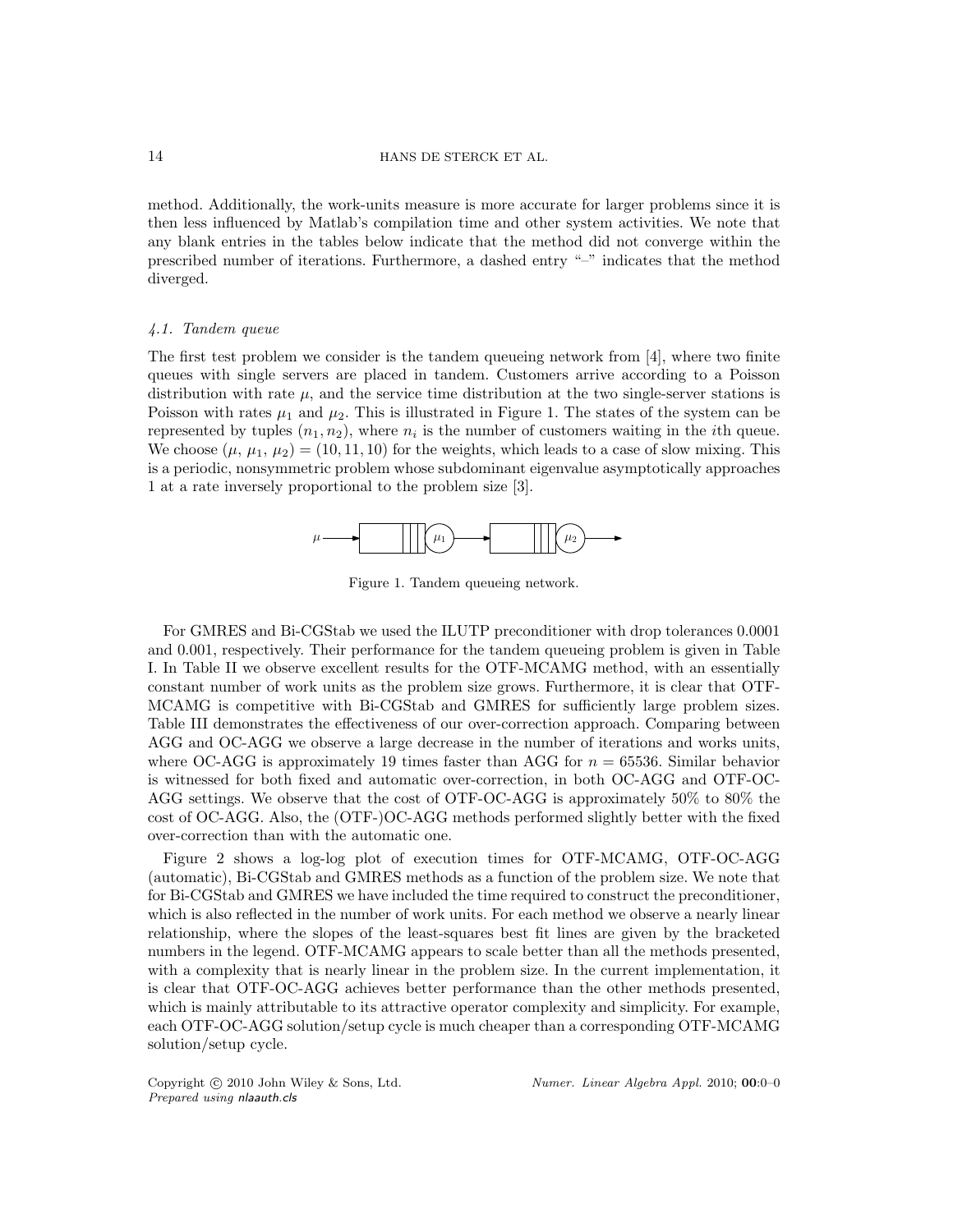|        | 1-norm of the initial residual by a factor of $10^8$ . |           |    |      |    |      |  |  |  |  |  |  |
|--------|--------------------------------------------------------|-----------|----|------|----|------|--|--|--|--|--|--|
|        | one-level                                              | GMRES(25) |    |      |    |      |  |  |  |  |  |  |
|        | $(\omega = 0.99)$                                      |           |    |      |    |      |  |  |  |  |  |  |
| n      | it                                                     | it        | it | WU   | it | WU   |  |  |  |  |  |  |
| 4096   | 12005                                                  | 3383      | 9  | 339  | 7  | 590  |  |  |  |  |  |  |
| 16384  |                                                        |           | 15 | 629  | 11 | 1033 |  |  |  |  |  |  |
| 65536  |                                                        |           | 31 | 889  | 17 | 1232 |  |  |  |  |  |  |
| 262144 |                                                        |           | 62 | 1532 | 41 | 2051 |  |  |  |  |  |  |

Table I. Tandem queueing network. Results for weighted Jacobi, two-level aggregation, Bi-CGStab and GMRES(25). WU is the number of work units and it is the number of iterations to reduce the 1-norm of the initial residual by a factor of  $10^8$ 

Table II. Tandem queueing network. Results for multilevel aggregation (AGG), on-the-fly AGG, MCAMG and on-the-fly MCAMG. WU is the number of work units,  $C_{op}$  is the operator complexity, and it is the number of iterations to reduce the 1-norm of the initial residual by a factor of  $10^8$ .

|                  | $\rm{AGG}$ |                  |       | OTF-AGG    |             |      |    | <b>MCAMG</b> |      | OTF-MCAMG |              |     |
|------------------|------------|------------------|-------|------------|-------------|------|----|--------------|------|-----------|--------------|-----|
| $\boldsymbol{n}$ | $\imath t$ | $\cup_{op}$      | WU    | $\imath t$ | $\cup_{OD}$ | WU   | it | $C_{op}$     | WU   | it        | ${}^tC_{op}$ | WU  |
| 4096             | 159        | .48 <sup>°</sup> | 5493  | 167        | 1.48)       | 2691 |    | (4.52)       | 2564 | 13        | (4.53)       | 740 |
| 16384            | 268        | $.49^{\circ}$    | 8419  | 308        | (1.49)      | 3068 | 13 | (4.56)       | 3254 | 15        | (4.57)       | 887 |
| 65536            | 456        | (1.50)           | 12748 | 692        | (1.50)      | 4771 | 13 | 4.61         | 2877 | 20        | (4.65)       | 854 |
| 262144           |            |                  |       |            |             |      | 14 | (4.65)       | 2872 | 24        | (4.67)       | 863 |

Table III. Tandem queueing network. Results for multilevel aggregation (AGG) and on-the-fly AGG each with automatic and fixed over-correction. WU is the number of work units,  $C_{op}$  is the operator complexity, and it is the number of iterations to reduce the 1-norm of the initial residual by a factor  $\epsilon$  10<sup>8</sup>

|                  | of $10^8$ |                     |     |        |               |     |    |                |     |                  |                |     |  |  |
|------------------|-----------|---------------------|-----|--------|---------------|-----|----|----------------|-----|------------------|----------------|-----|--|--|
|                  |           | OC-AGG              |     | OC-AGG |               |     |    | OTF-OC-AGG     |     | OTF-OC-AGG       |                |     |  |  |
|                  |           | (automatic)         |     |        | (fixed - 1.9) |     |    | (automatic)    |     | (fixed - $1.9$ ) |                |     |  |  |
| $\boldsymbol{n}$ | it        | ${}^{\prime}C_{op}$ | WU  | it     | $(C_{op})$    | WU  | it | ${}^{'}C_{op}$ | WU  | it               | $(C_{op})$     | WU  |  |  |
| 4096             | 16        | .48                 | 944 | 18     | (1.48)        | 955 | 18 | (1.48)         | 742 | 17               | 1.48           | 534 |  |  |
| 16384            | 18        | 1.49                | 744 | 19     | 1.49)         | 868 | 18 | (1.49)         | 601 | 18               | (1.49)         | 487 |  |  |
| 65536            |           | $1.50^\circ$        | 652 | 19     | (1.50)        | 668 | 19 | 1.50)          | 495 | 17               | 1.50)          | 358 |  |  |
| 262144           | 18        | $1.50^\circ$        | 682 | 18     | 1.50)         | 614 | 23 | $1.50^{\circ}$ | 564 |                  | $1.50^{\circ}$ | 339 |  |  |

# 4.2. MARCA ATM queue

The next test problem we consider is a multi-class, finite buffer, priority system. This model can be applied to telecommunications modeling, and has been used to model ATM queueing networks as discussed in [6]. For a complete description including all of the model parameters we refer to [4, 7]. We note that the model parameters were selected so that the resulting Markov chain is nearly completely decomposable, with the particular set of parameters given in [6]. The code and data files used to build the transition rate matrix corresponding to this Markov chain model are provided freely on the web [7].

Results for GMRES and Bi-CGStab were obtained using the ILUTP preconditioner with drop tolerances 0.001 and 0.01, respectively. We note that weighted Jacobi failed to converge within 20,000 iterations for any value of  $\omega \in (0, 1]$ . Similarly, the two-level aggregation method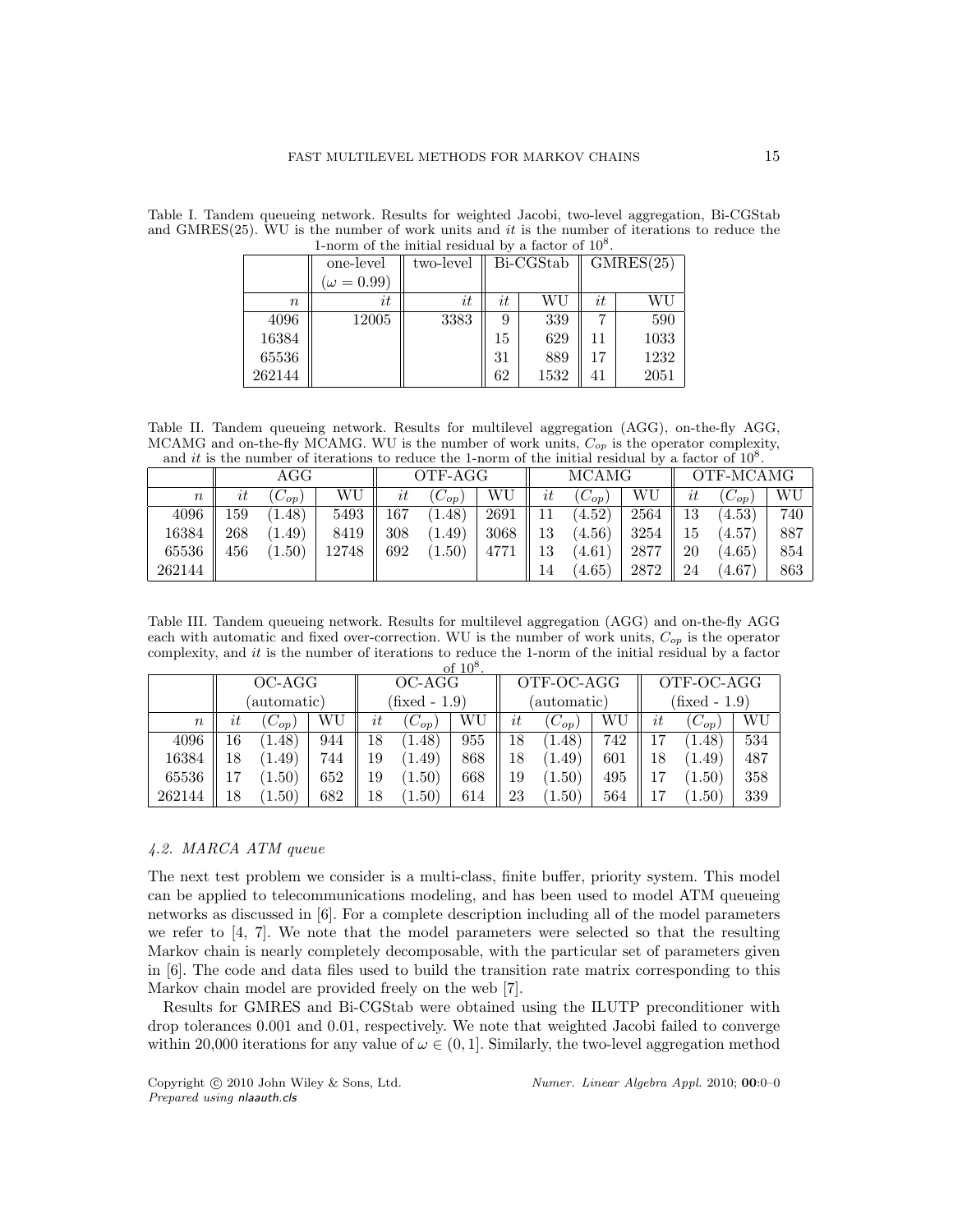

Figure 2. Tandem queueing network. Total execution times of preconditioned Bi-CGStab, preconditioned GMRES, OTF-MCAMG and OTF-OC-AGG (automatic) for  $n = 16384, 65536, 262144$ . The numbers in brackets are the slopes of the least-squares best fit lines, fitted through the data points.

also failed to converge within 4,000 iterations. As such they are not shown in Table IV below. In order to obtain satisfactory convergence for MCAMG and OTF-MCAMG it was necessary to use strength of connection parameter  $\theta = 0.5$ . Table IV gives the results for Bi-CGStab and

Table IV. MARCA ATM queueing network. Results for Bi-CGStab and GMRES(10). WU is the number of work units and it is the number of iterations to reduce the 1-norm of the initial residual by a factor of  $10^8$ .

|        |    | Bi-CGStab | GMRES(10) |     |  |  |  |
|--------|----|-----------|-----------|-----|--|--|--|
| $\eta$ | it | WU        | it        | WU  |  |  |  |
| 1940   | 5  | 270       | 6         | 403 |  |  |  |
| 7956   | 8  | 165       |           | 201 |  |  |  |
| 32276  | 12 | 258       | 9         | 325 |  |  |  |
| 130068 | 22 | 322       | 14        | 386 |  |  |  |

GMRES, which perform quite well for this test problem. In Table V we observe that (OTF- )AGG performs surprisingly well for the MARCA ATM queue problem, and actually manages to compete with (OTF-)MCAMG in terms of work units. However, these results are somewhat misleading, since it was shown in [27] that the basic multilevel aggregation performs poorly for all other test cases tried, and really only performs well for the MARCA ATM queue problem. In general we expect (OTF-)MCAMG to be the superior method in terms of robustness and convergence, as demonstrated by the other test problems. The work units for OTF-AGG are approximately one third of those for AGG, and they appear to be constant as the problem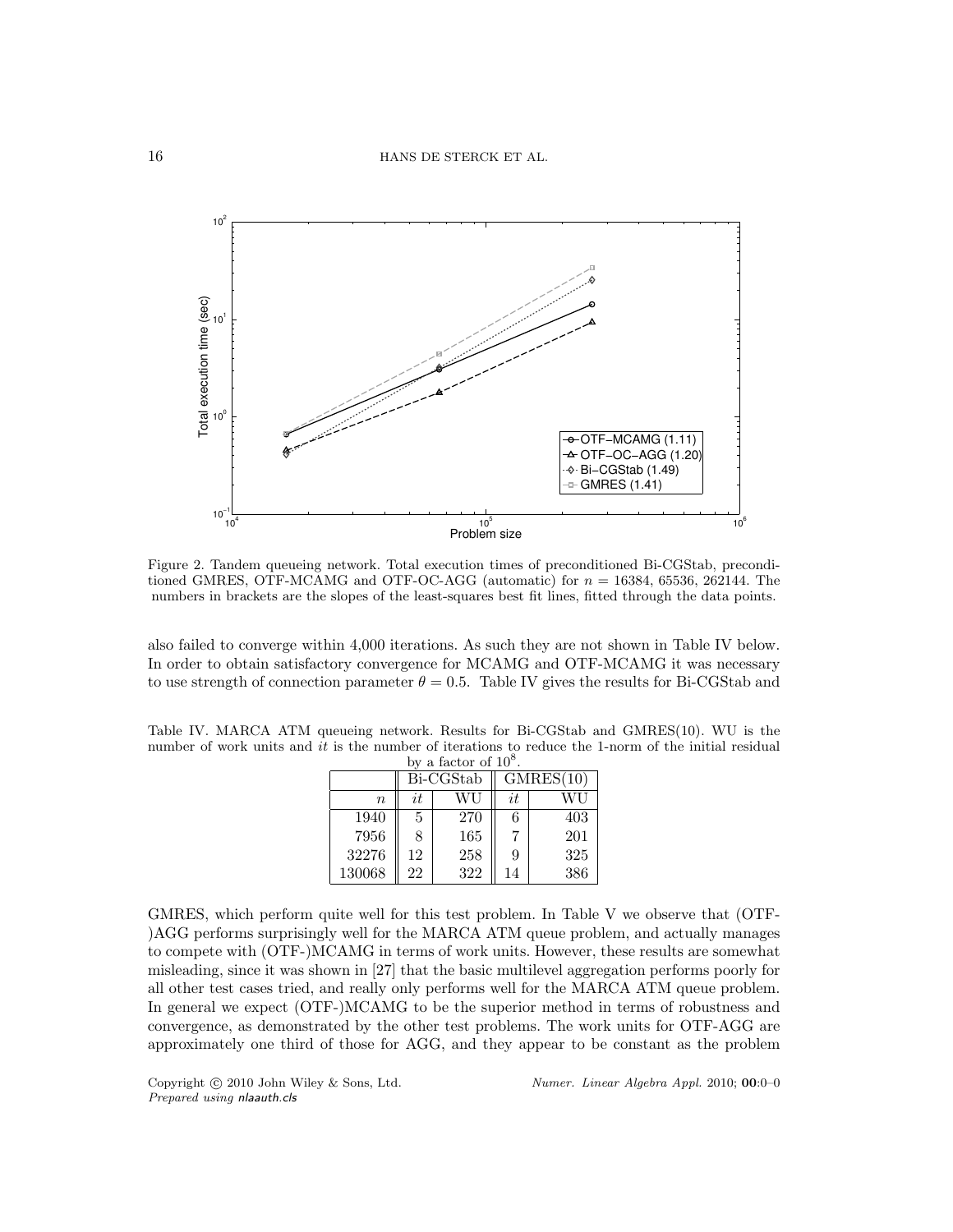|                  | and it is the number of iterations to reduce the 1-norm of the initial residual by a factor of $10^8$ . |            |      |    |          |     |    |              |      |           |            |     |
|------------------|---------------------------------------------------------------------------------------------------------|------------|------|----|----------|-----|----|--------------|------|-----------|------------|-----|
|                  |                                                                                                         | AGG        |      |    | OTF-AGG  |     |    | <b>MCAMG</b> |      | OTF-MCAMG |            |     |
| $\boldsymbol{n}$ | $\imath t$                                                                                              | $(C_{op})$ | WU   | it | $C_{op}$ | WU  | it | $(C_{op})$   | WU   | it        | $(C_{op})$ | WU  |
| 1940             | 34                                                                                                      | (1.64)     | 1608 | 33 | (1.64)   | 802 | 9  | (4.69)       | 1783 |           | (3.54)     | 751 |
| 7956             | 39                                                                                                      | (1.55)     | 1379 | 51 | (1.55)   | 613 | 10 | (4.24)       | 1532 | 10        | (3.86)     | 700 |
| 32276            | 61                                                                                                      | (1.47)     | 1946 | 48 | (1.47)   | 532 | 10 | (4.43)       | 1876 | 12        | (4.52)     | 840 |
| 130068           | 57                                                                                                      | (1.44)     | 1836 | 58 | (1.44)   | 571 | 10 | (4.74)       | 1805 | 15        | (5.32)     | 711 |

Table V. MARCA ATM queueing network. Results for multilevel aggregation (AGG), on-the-fly AGG, MCAMG and on-the-fly MCAMG. WU is the number of work units,  $C_{op}$  is the operator complexity,

Table VI. MARCA ATM queueing network. Results for multilevel aggregation (AGG) and on-the-fly AGG each with automatic and fixed over-correction. WU is the number of work units,  $C_{op}$  is the operator complexity, and it is the number of iterations to reduce the 1-norm of the initial residual by a factor of 10<sup>8</sup>

|                  | a factor of $10^8$ . |                     |          |    |                 |      |             |                     |     |               |            |     |  |  |
|------------------|----------------------|---------------------|----------|----|-----------------|------|-------------|---------------------|-----|---------------|------------|-----|--|--|
|                  |                      | OC-AGG              |          |    | OC-AGG          |      |             | OTF-OC-AGG          |     | OTF-OC-AGG    |            |     |  |  |
|                  |                      | (automatic)         |          |    | $(fixed - 1.4)$ |      | (automatic) |                     |     | (fixed - 1.4) |            |     |  |  |
| $\boldsymbol{n}$ | it                   | ${}^{\prime}C_{op}$ | WU       | it | $(C_{op})$      | WU   | it          | ${}^{\prime}C_{op}$ | WU  | it            | $(C_{op})$ | WU  |  |  |
| 1940             | 16                   | 1.64                | $1035\,$ |    | (1.64)          | 1013 | 16          | 1.64                | 711 | 16            | (1.64)     | 590 |  |  |
| 7956             | 19                   | (1.55)              | 907      | 22 | (1.55)          | 906  | 19          | (1.55)              | 472 | 22            | (1.55)     | 417 |  |  |
| 32276            | 18                   | 1.47)               | 847      | 20 | (1.47)          | 793  | 20          | 1.47                | 511 | 24            | (1.47)     | 411 |  |  |
| 130068           | 20                   | (1.44)              | 893      | 22 | 1.44)           | 864  | 22          | 1.44                | 562 | 24            | 1.44       | 427 |  |  |

size grows, which indicates mesh independent convergence (Table V).

In both the OC-AGG and OTF-OC-AGG settings, the fixed and automatic over-correction approaches again have similar iteration counts (Table VI). Clearly, the fixed over-correction has a slightly lower work unit count, since it does not calculate the parameter  $\alpha$  on each level. For this test problem we observe a more moderate speedup of (OTF-)AGG using over-correction; both the fixed and automatic OC-AGG methods converge in about half the time it takes AGG to converge. As shown in Tables V and VI, the on-the-fly setting improves all multiplicative methods. However, whereas the cost of OC-AGG is half that of AGG, we observe that the cost of OTF-AGG is similar to the cost of OTF-OC-AGG in terms of their work units, while the latter requires about half the iterations to converge. This is mainly because both the fixed and automatic OTF-OC-AGG methods required more setup cycles than OTF-AGG.

Figure 3 shows the log-log plots of execution times for OTF-MCAMG, OTF-OC-AGG (automatic), Bi-CGStab and GMRES. While Bi-CGStab, GMRES and OTF-OC-AGG are faster than OTF-MCAMG, they do not scale as well as OTF-MCAMG. Thus, for sufficiently large problem sizes we expect that OTF-MCAMG will be superior to the other methods. In the current implementation, OTF-OC-AGG outperforms OTF-MCAMG in terms of solution time, however, it does not scale as well.

#### 4.3. Directed random planar graph

The last test problem we consider is a random walk on an unstructured, directed planar graph. To construct the directed planar graph  $D$  we begin by randomly distributing n points in the unit square  $(0, 1) \times (0, 1)$ . These points are then connected via Delaunay triangulation, which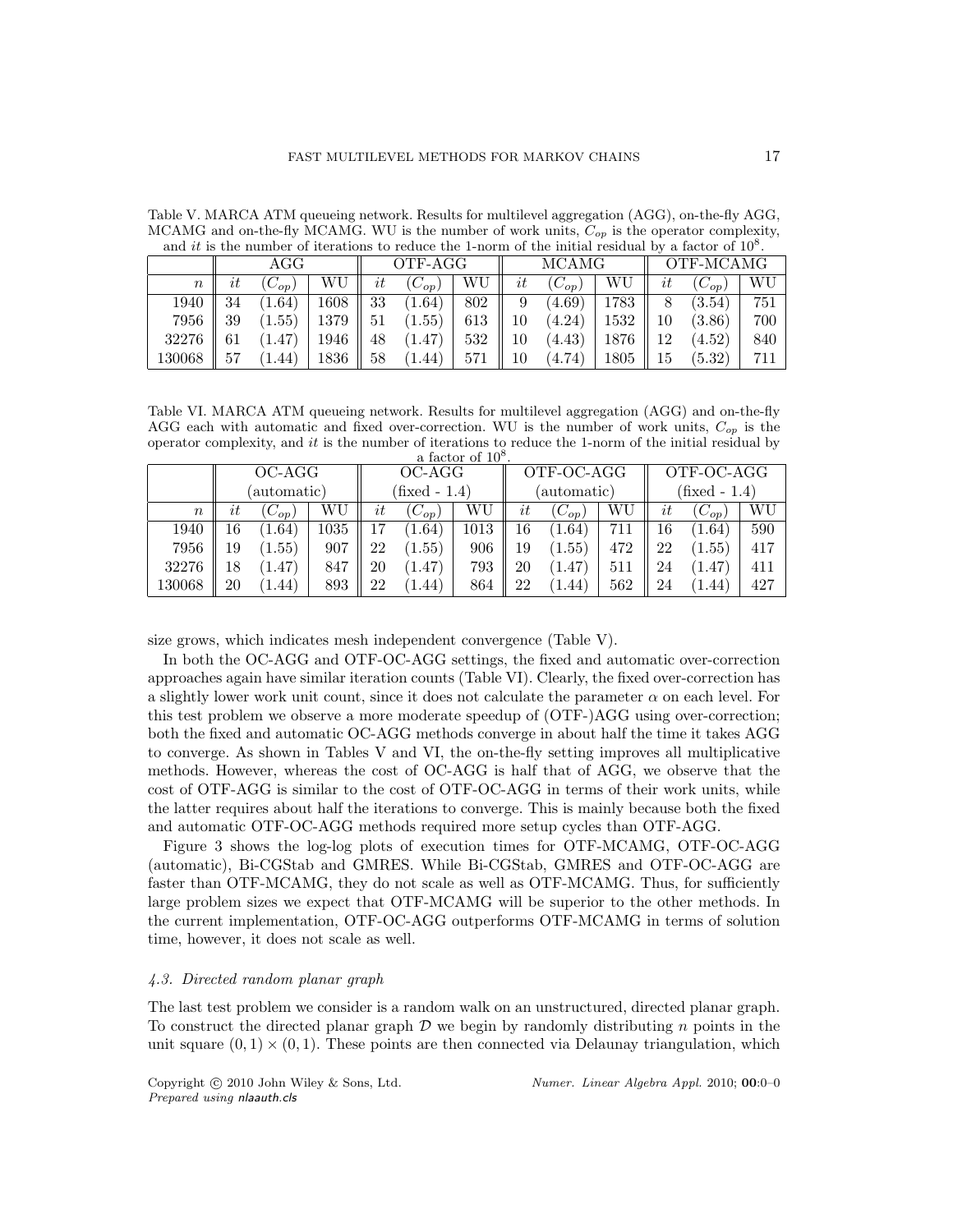

Figure 3. MARCA ATM queue. Total execution times of preconditioned Bi-CGStab, preconditioned GMRES, OTF-MCAMG and OTF-OC-AGG (automatic) for  $n = 7956$ , 32276, 130068. The numbers in brackets are the slopes of the least-squares best fit lines, fitted through the data points.

yields an undirected planar graph  $G$ . To obtain a directed graph  $D$ , we randomly select a set of edges from  $G$  and make them unidirectional. This is done in such a way that irreducibility is preserved (see [5] for further details regarding the construction of  $\mathcal{D}$ ). A Markov chain is then obtained by performing a random walk on  $\mathcal{D}$ , where the probability of transitioning from node i to node j is given by the reciprocal of the number of outward arcs from node i. It is clear from the construction that the resulting Markov chain has a nonsymmetric sparsity structure. Furthermore, numerical computations of the transition matrices' spectra as the problem size grows confirms that this is a slowly mixing problem, and thus it is a prime candidate to test our multilevel approach.

Table VII. Directed random planar graph. Results for weighted Jacobi, two-level aggregation, Bi-CGStab and GMRES(25). WU is the number of work units and it is the number of iterations to reduce the 1-norm of the initial residual by a factor of  $10^8$ .

|        | one-level      | two-level |            | Bi-CGStab | GMRES(25) |     |  |
|--------|----------------|-----------|------------|-----------|-----------|-----|--|
|        | $(\omega = 1)$ |           |            |           |           |     |  |
| $\, n$ | it             | it        | $\imath t$ | WU        | it        | WU  |  |
| 4096   | 9291           | 1625      |            | 307       | 12        | 305 |  |
| 16384  |                |           | 13         | 473       | 22        | 468 |  |
| 65536  |                |           | 23         | 560       | 45        | 679 |  |
| 262144 |                |           | 44         | 738       | 74        | 903 |  |

Results for Bi-CGStab and GMRES (see Table VII) were obtained using the ILUTP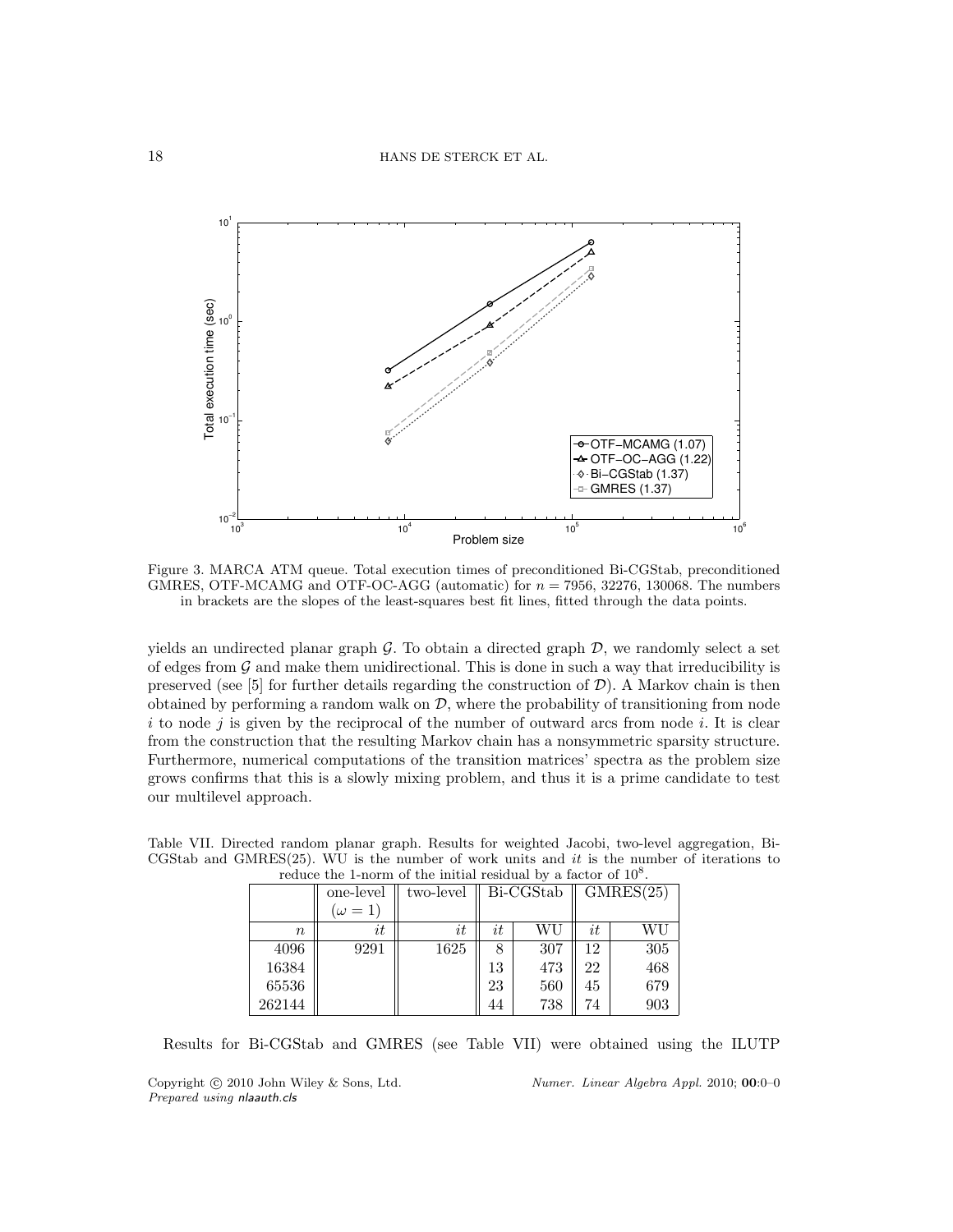|                  | and <i>it</i> is the number of iterations to reduce the 1-norm of the initial residual by a factor of $10^8$ . |             |       |         |             |      |    |              |      |           |            |     |
|------------------|----------------------------------------------------------------------------------------------------------------|-------------|-------|---------|-------------|------|----|--------------|------|-----------|------------|-----|
|                  |                                                                                                                | AGG         |       | OTF-AGG |             |      |    | <b>MCAMG</b> |      | OTF-MCAMG |            |     |
| $\boldsymbol{n}$ | $\imath t$                                                                                                     | $\cup_{op}$ | WU    | it      | ${}'C_{op}$ | WU   | it | $(C_{op})$   | WU   | it        | $(C_{op})$ | WU  |
| 4096             | 151                                                                                                            | (1.40)      | 5125  | 156     | (1.40)      | 2137 | 12 | (2.65)       | 1874 | 10        | (2.65)     | 547 |
| 16384            | 305                                                                                                            | (1.41)      | 8960  | 304     | (1.41)      | 2418 | 13 | (2.78)       | 2218 | 11        | (2.78)     | 646 |
| 65536            | 594                                                                                                            | (1.41)      | 16542 | 613     | (1.41)      | 3695 | 14 | (2.79)       | 2278 | 13        | (2.79)     | 624 |
| 262144           |                                                                                                                |             |       |         |             |      | 15 | (2.81        | 2241 | 12        | (2.81)     | 542 |

Table VIII. Directed random planar graph. Results for multilevel aggregation (AGG), on-the-fly AGG, MCAMG and on-the-fly MCAMG. WU is the number of work units,  $C_{op}$  is the operator complexity,

Table IX. Directed random planar graph. Results for multilevel aggregation (AGG) and on-the-fly AGG each with automatic and fixed over-correction. WU is the number of work units,  $C_{op}$  is the operator complexity, and it is the number of iterations to reduce the 1-norm of the initial residual by

|                  | a factor of $10^8$ . |                     |      |               |                     |      |             |            |     |               |            |     |  |
|------------------|----------------------|---------------------|------|---------------|---------------------|------|-------------|------------|-----|---------------|------------|-----|--|
|                  |                      | OC-AGG              |      |               | OC-AGG              |      | OTF-OC-AGG  |            |     | OTF-OC-AGG    |            |     |  |
|                  |                      | (automatic)         |      | (fixed - 1.7) |                     |      | (automatic) |            |     | (fixed - 1.8) |            |     |  |
| $\boldsymbol{n}$ | it                   | $(C_{op})$          | WU   | it            | WU<br>$(C_{op})$    |      |             | $(C_{op})$ | WU  | it            | $(C_{op})$ | WU  |  |
| 4096             | 18                   | (1.40)              | 846  | 20            | (1.40)              | 893  |             | (1.40)     | 468 | 20            | (1.40)     | 409 |  |
| 16384            | 24                   | 1.41                | 1026 | 24            | (1.41)              | 904  | 20          | 1.41)      | 345 | 23            | (1.41)     | 333 |  |
| 65536            | 29                   | $\left(1.41\right)$ | 1090 | 30            | $\left(1.41\right)$ | 1062 | 25          | 1.41)      | 342 | 29            | (1.41)     | 357 |  |
| 262144           | 40                   | 1.41                | 1416 | 34            | 1.41                | 1150 | 29          | 1.41)      | 384 | 33            | (1.41)     | 351 |  |

preconditioner with drop tolerance 0.001. We note that it was necessary to use  $\omega = 0.5$  for smoothing the CGC when determining  $\alpha_{opt}$  for the automatic over-correction. Table IX shows substantial improvements using over-correction compared to basic multilevel aggregation, especially via the on-the-fly framework, where unlike in the previous cases, OTF-OC-AGG performed significantly better than OC-AGG. Again, the fixed and automatic over-correction approaches have comparable performance. Table VIII demonstrates good performance of the OTF-MCAMG method, which is further reflected in Figure 4, where nearly linear scaling is observed. As before, OTF-OC-AGG is faster due to its attractive operator complexity, while OTF-MCAMG is more scalable.

The over-correction results for all three test problems show that the automatic approach yields performance improvements that are generally as good as those obtained with a fixed  $\alpha$ determined optimally via trial and error. This demonstrates the advantage of the automatic approach, since the  $\alpha$  parameter does not have to be tuned. However, varying  $\alpha$  on different levels as in the automatic approach does not seem to yield faster convergence compared to a fixed  $\alpha$  on all levels and cycles. This deserves further investigation in the future to determine whether the automatic procedure can be improved. If not, then it may be sufficient to determine  $\alpha$  automatically at the top level only, and use the same value for  $\alpha$  at coarser levels.

## 5. Concluding remarks

In this paper we discussed a number of ways in which the basic multilevel aggregation algorithm for Markov chains of Horton and Leutenegger can be accelerated. As our main contribution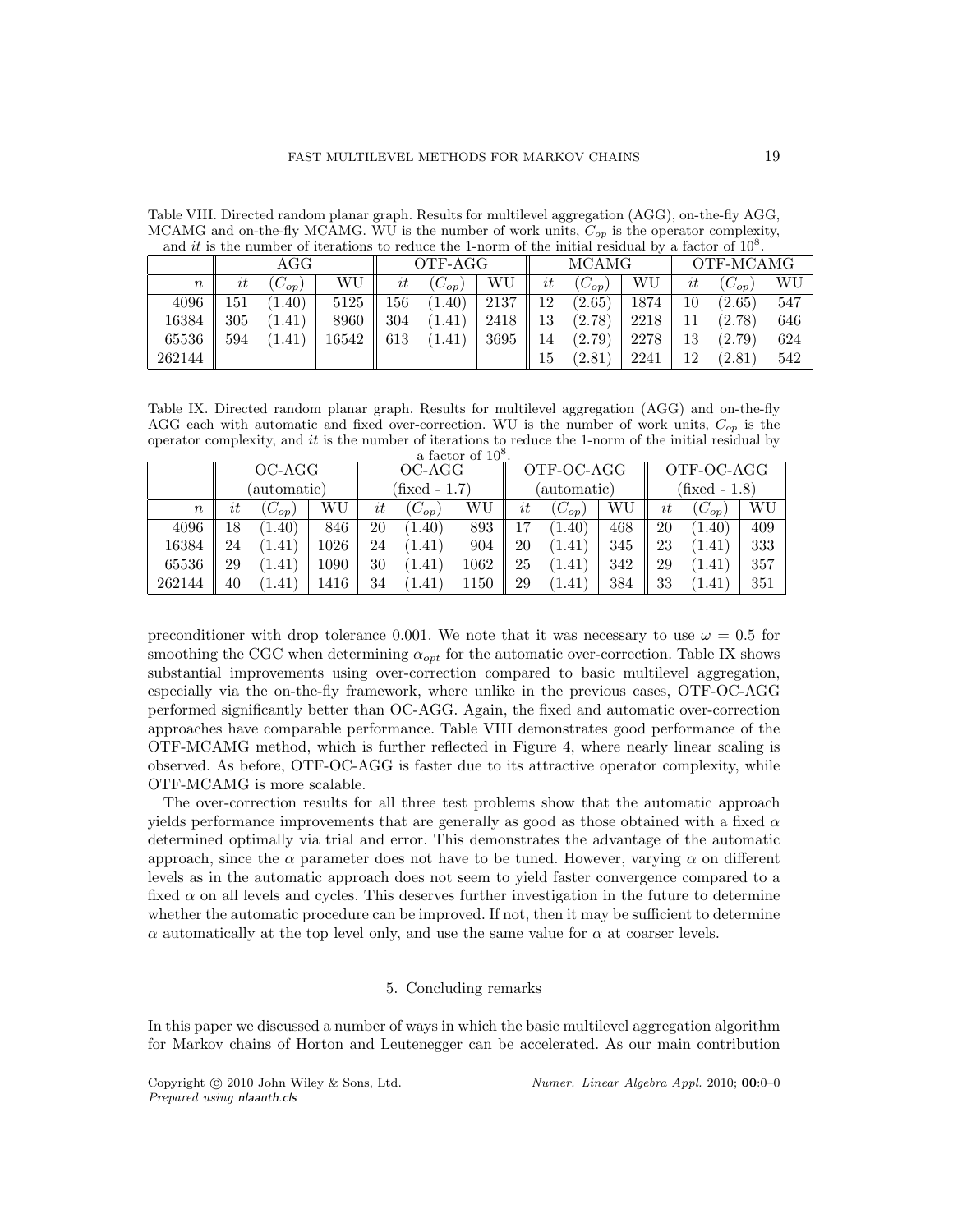

Figure 4. Directed random planar graph. Total execution times of preconditioned Bi-CGStab, preconditioned GMRES, OTF-MCAMG and OTF-OC-AGG (automatic) for  $n =$ 16384, 65536, 262144. The numbers in brackets are the slopes of the least-squares best fit lines, fitted through the data points.

we presented an automatic over-correction mechanism for both additive and multiplicative correction schemes for Markov chains. Numerical results demonstrated that the automatic over-correction approach cheaply and effectively improved the convergence of pure multilevel aggregation for Markov chains. Moreover, it was shown how further speedup was possible by using over-correction in conjunction with the on-the-fly adaptive framework. Indeed, the results showed that OC-AGG and OTF-OC-AGG are competitive with ILU-preconditioned Bi-CGStab and GMRES in terms of their work-unit measures. A similar observation was made for OTF-MCAMG, for which execution time scaling plots showed that it scaled better than the rest of the methods presented, with near-optimal performance in some cases. We mention that for the test problems considered, the conclusions regarding the relative merits of the methods in general hold for smaller convergence tolerances. Similar findings were obtained from numerical tests with convergence tolerances as small as  $\tau = 10^{-12}$ . While we did not consider other multilevel methods for Markov chains, including smoothed aggregation multigrid, recursively accelerated multilevel aggregation, and square and stretch multigrid, we expect that these methods would benefit similarly from the on-the-fly adaptive framework, and would be competitive with preconditioned Bi-CGStab and GMRES.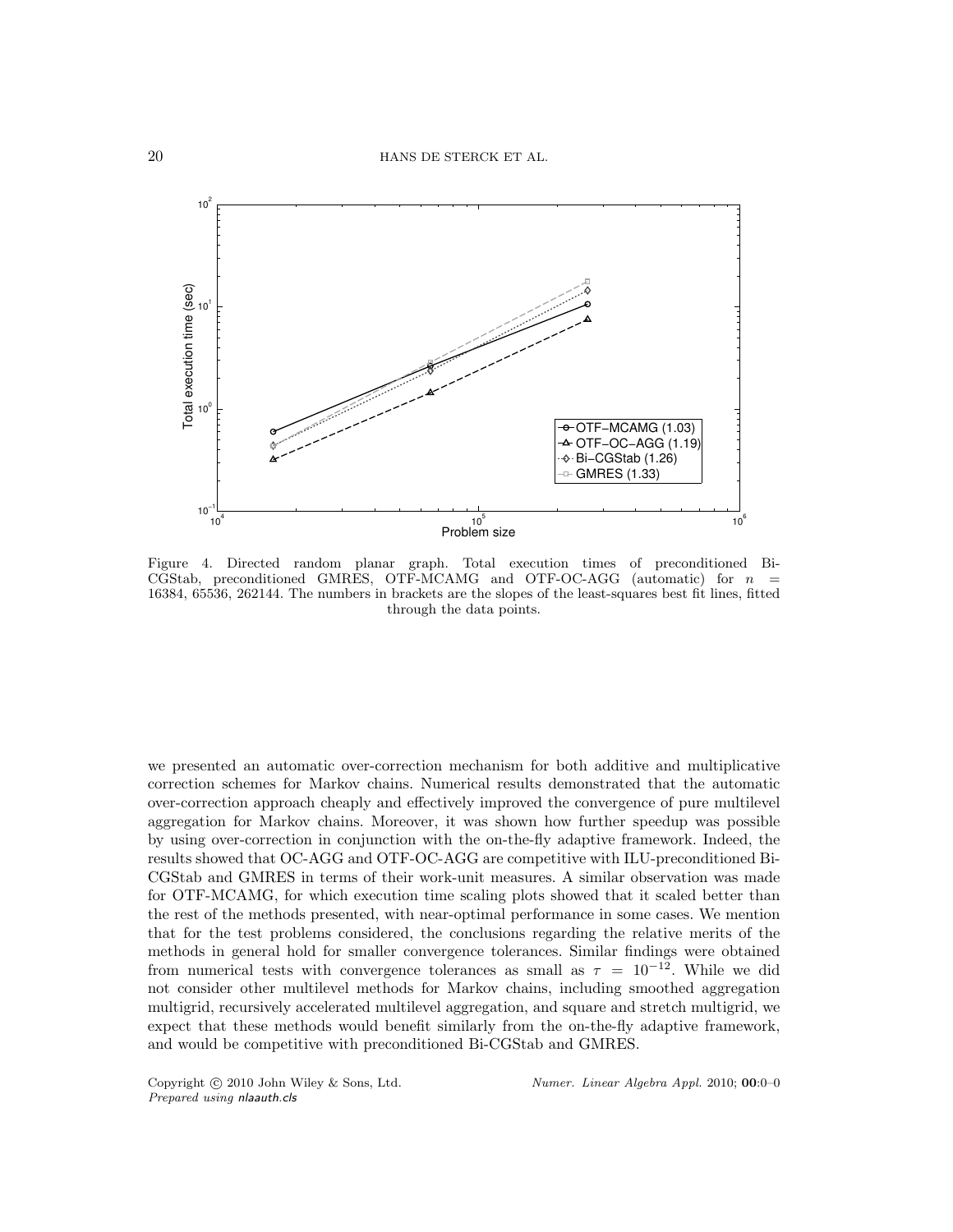#### Acknowledgments

This work was supported in part by the Israeli Science Foundation, grant number 795/08, and by NSERC of Canada.

#### REFERENCES

- 1. Horton G, Leutenegger ST. A multi-level solution algorithm for steady-state Markov chains. Proceedings of the 1994 ACM SIGMETRICS Conference on Measurement and Modeling of Computer Systems, 1994; 191–200.
- 2. Treister E, Yavneh I. On-the-fly adaptive smoothed aggregation multigrid for Markov chains. SISC 2010; doi:10.1137/100799034.
- 3. De Sterck H, Manteuffel TA, McCormick SF, Miller K, Ruge J, Sanders G. Algebraic multigrid for Markov chains. SIAM J. Sci. Comput. 2010; 32:544–562.
- 4. Stewart WJ. An Introduction to the Numerical Solution of Markov Chains. Princeton University Press: Princeton, New Jersey, 1994.
- 5. De Sterck H, Manteuffel T, Miller K, Sanders G. Top-level acceleration of adaptive algebraic multilevel methods for steady-state solution to Markov chains. Adv. Comput. Math. 2010; doi:10.1007/ s10444-010-9168-x.
- 6. Philippe B, Saad Y, Stewart WJ. Numerical methods in Markov chain modeling. Oper. Res. 1992; 40(6):1156–1179.
- 7. Stewart WJ. MARCA Models: A collection of markov chain models. Online. URL http://www4.ncsu.edu/ ~billy/MARCA\_Models/MARCA\_Models.html, last accessed August 2008.
- 8. Leutenegger ST, Horton G. On the utility of the multi-level algorithm for the solution of nearly completely decomposable Markov chains. Technical Report 94-44, ICASE 1994.
- 9. Krieger UR. Numerical solution of large finite Markov chains by algebraic multigrid techniques. Computations with Markov Chains, Stewart W (ed.), Kluwer: Boston, 1995; 403–424.
- 10. Takahashi Y. A lumping method for numerical calculations of stationary distributions of Markov chains. Technical Report B-18, Department of Information Sciences, Tokyo Institute of Technology 1975.
- 11. Simon HA, Ando A. Aggregation of variables in dynamic systems. Econometrica 1961; 29:111–138.
- 12. Chatelin F, Miranker WL. Acceleration by aggregation of successive approximation methods. Linear Algebra Appl. 1982; 43:17–47.
- 13. Mandel J, Sekerka B. A local convergence proof for the iterative aggregation method. Linear Algebra Appl. 1983; 51:163–172.
- 14. Koury JR, McAllister DF, Stewart WJ. Iterative methods for computing stationary distributions of nearly completely decomposable Markov chains. SIAM J. Alg. Disc. Meth. 1984; 5(2):164–186.
- 15. Cao WL, Stewart WJ. Iterative aggregation/disaggregation techniques for nearly uncoupled Markov chains. JACM 1985; 32(3):702–719.
- 16. Haviv M. Aggregation/disaggregation methods for computing the stationary distribution of Markov chains. SIAM J. Numer. Anal. 1987; 24(4):952–966.
- 17. Krieger UR. On a two-level multigrid solution method for Markov chains. Linear Algebra Appl. 1995; 223–224:415–438.
- 18. Marek I, Mayer P. Convergence analysis of an iterative aggregation/disaggregation method for computing stationary probability vectors of stochastic matrices. Numer. Linear Algebra Appl. 1998; 5:253–274.
- 19. Marek I, Mayer P. Convergence theory of some classes of iterative aggregation/disaggregation methods for computing stationary probability vectors of stochastic matrices. Linear Algebra Appl. 2003; 363:177–200.
- 20. Marek I, Szyld DB. Algebraic Schwarz methods for the numerical solution of Markov chains. Linear Algebra Appl. 2004; 386:67–81.
- 21. Benzi M, Kuhlemann V. Restricted additive Schwarz methods for Markov chains. Numer. Linear Algebra  $Appl. 2000; 00:1-20.$
- 22. Yousef Saad. Iterative Methods for Sparse Linear Systems. Second edn., SIAM: Philadelphia, Pennsylvania, 2003.
- 23. Buchholz P. Multilevel solutions for structured Markov chains. SIAM J. Matrix Anal. Appl. 2000; 22(2):342–357.
- 24. De Sterck H, Manteuffel TA, McCormick SF, Nguyen Q, Ruge J. Multilevel adaptive aggregation for Markov chains, with application to web ranking. SIAM J. Sci. Comput. 2008; 30:2235-2262.
- 25. De Sterck H, Manteuffel TA, McCormick SF, Miller K, Pearson J, Ruge J, Sanders G. Smoothed aggregation multigrid for Markov chains. SIAM J. Sci. Comput. 2010; 32:40–61.